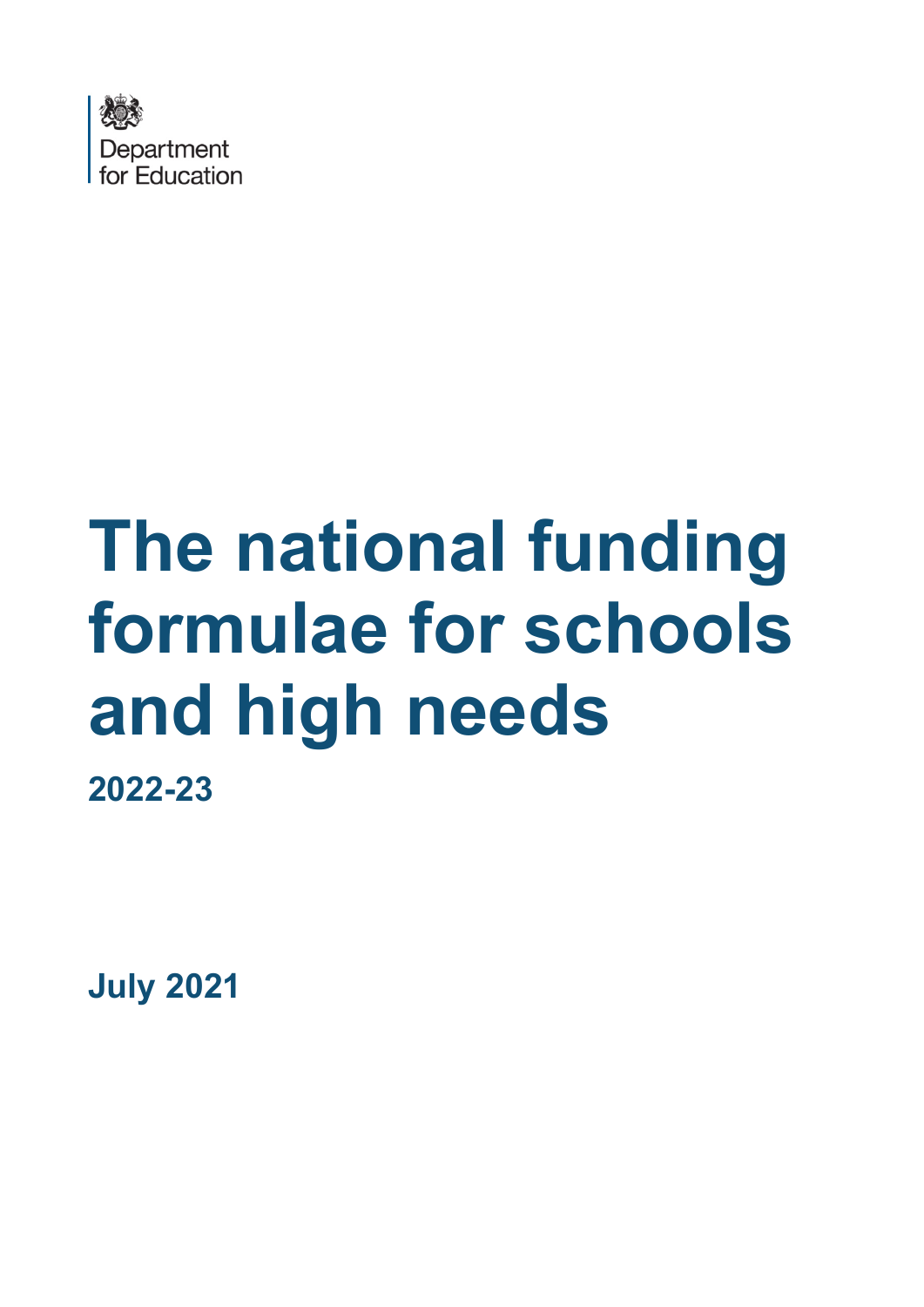# **Contents**

| Background                                                                         | 3              |
|------------------------------------------------------------------------------------|----------------|
| The national funding formula for schools                                           | 5              |
| Increasing funding factor values                                                   | 5              |
| Supporting small and remote schools                                                | 5              |
| Further changes to NFF factors                                                     | 6              |
| Completing our reforms of the national funding formula                             | $\overline{7}$ |
| Key features of the local funding formulae                                         | $\overline{7}$ |
| Factor values and total spend in 2022-23                                           | 9              |
| The national funding formula for high needs                                        | 10             |
| The national funding formula for central schools services                          | 12             |
| <b>Equalities Impact Assessment</b>                                                | 14             |
| <b>Schools NFF</b>                                                                 | 14             |
| High needs NFF                                                                     | 16             |
| <b>Central School Services Block NFF</b>                                           | 17             |
| Overall impact                                                                     | 18             |
| Annex A: The structure of the schools national funding formula (NFF) in 2022-23    | 19             |
| Annex B: The structure of the high needs national funding formula (NFF) in 2022-23 | 27             |
|                                                                                    |                |

[Annex C: Initial government response to consultation on the review of national funding](#page-29-0)  [formula for allocations of high needs funding to local authorities: changes for 2022-23 30](#page-29-0)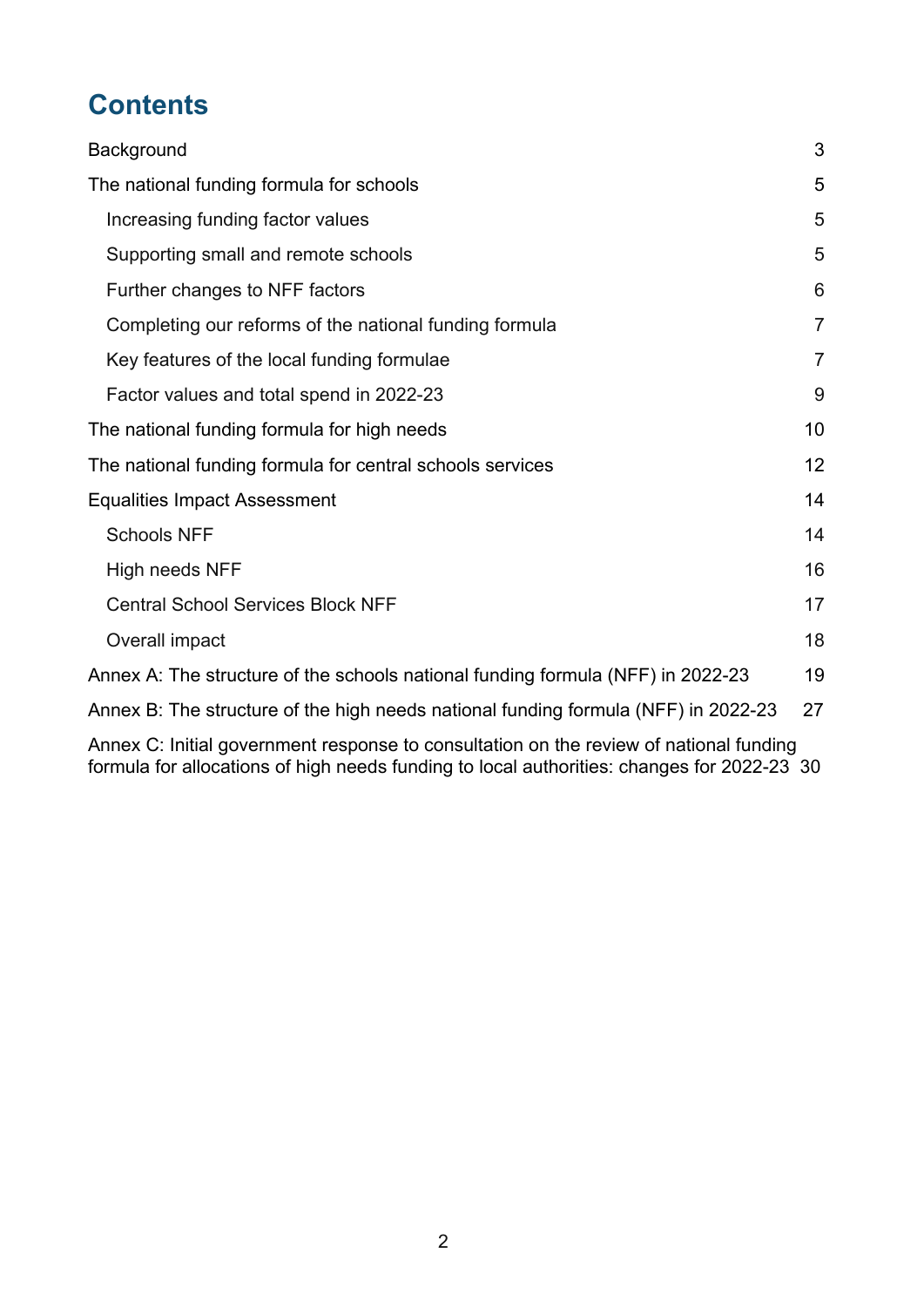# <span id="page-2-0"></span>**Background**

- 1. The Government is committed to its mission to provide a world-class education for all children, irrespective of their backgrounds, and to level up opportunity so that all children can realise their potential, preparing them for a fulfilling and successful adult life. In light of the COVID-19 pandemic, which has caused unparalleled disruption to the education of our nation's children and young people, this commitment is now more important than ever.
- 2. We have supported that commitment with the largest cash increase for schools in a decade. Core school funding increased by £2.6bn in 2020-21, and is increasing by £4.8bn and £7.1bn in 2021-22 and 2022-23 respectively, compared to 2019-20, including significant additional funding for children with special educational needs and disabilities. Now, by publishing provisional school and high needs funding allocations for 2022-23, we are delivering the final year of that three year funding commitment.
- 3. These allocations are separate to the three major interventions we have made to support education recovery in response to the COVID-19 pandemic – worth over £3bn in total. The education recovery support is a multi-billion-pound, ambitious package across early years, schools and colleges which will provide 100 million hours of tutoring for 5–19-year-olds and 500,000 training opportunities for teachers. That is provided on top of the core schools funding allocations announced today.
- 4. Next year, school funding is increasing by 3.2% overall. The national funding formula (NFF) continues to distribute this fairly, based on the needs of schools and their pupil cohorts. The NFF is levelling up school funding: increasing core factors of the formula by 3%, while ensuring that every school is allocated at least 2% more funding per pupil.
- 5. In 2022-23 we are also significantly increasing the extra support the NFF provides for small and remote schools. The maximum amount of sparsity funding schools can attract through the NFF is increasing by £10,000, to £55,000 for primary schools and £80,000 for all other schools. We are also improving the accuracy with which we identify schools' remoteness by using road distances instead of straight line distances in our calculations, and introducing a new distance "taper". This will significantly increase the number of schools attracting sparsity funding. As a result the total allocation to small, remote schools through the sparsity factor has more than doubled, from £42 million in 2021-22 to £95 million in 2022-23.
- 6. We are also introducing further changes to improve the operation of the schools NFF. These include:
	- Decreasing the funding lag for the "FSM6" deprivation funding factor by 9 months, by moving from using the previous year's January census to the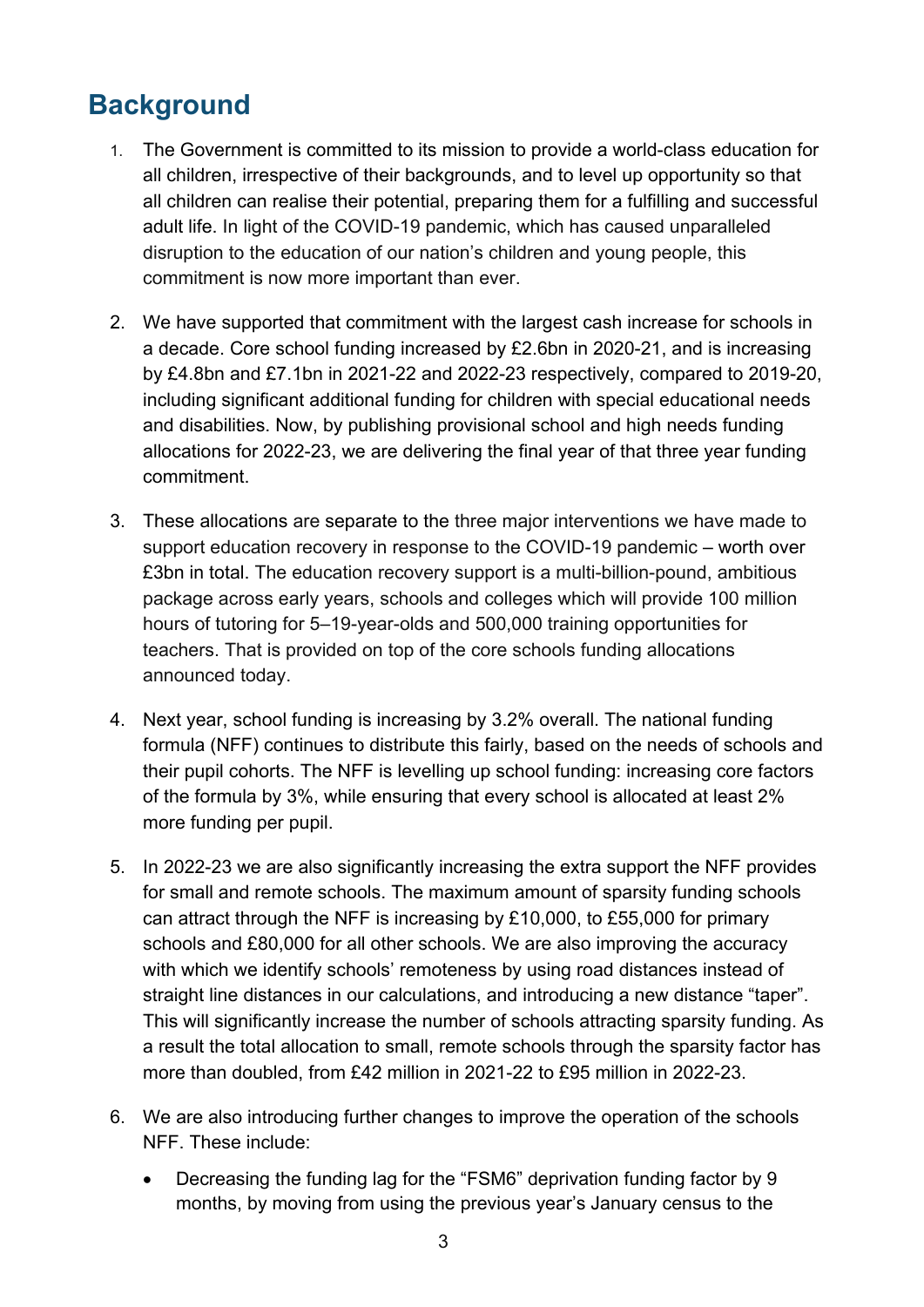October census for measuring eligibility. This increases the amount of funding allocated for deprivation in the NFF through this factor to £1,369 million in 2022-23.

- Centralising the business rates payment system for schools, so that ESFA will pay billing authorities directly on behalf of state funded schools. This will simplify the process and decrease administrative burdens for schools.
- 7. High needs funding is increasing by £780m, or 9.6%, in 2022-23 following the over £1.5 billion increase over the last two years. This brings the total high needs budget to £8.88 billion. The high needs NFF will ensure that every local authority receives at least an 8% increase per head of population, and up to 11%. This vital extra resource will continue to help local authorities manage their cost pressures in this area, while the government remains focused on completing the crossdepartmental review of the SEND system to ensure that it supports children and young people with SEND as efficiently and effectively as possible.
- 8. Following the responses to the high needs formula consultation we have made technical changes to the historic spend factor within the high needs national funding formula. The factor has been updated to use 50% of local authorities' actual spend data in 2017-18 rather than their planned spend.
- 9. In parallel with the changes being implemented for 2022-23, the Government is in the process of [consulting on how we complete our reforms of the NFF](https://consult.education.gov.uk/funding-policy-unit/completing-our-reforms-to-the-nff/consultation/intro/) for mainstream schools whereby individual school budgets would be set through one single national formula - rather than through 150 separate, and different, local authority funding formulae. The proposals in that consultation would be implemented in future years – not 2022-23.
- 10. This document sets out the main changes to the National Funding Formulae in 2022-23. Annex A also provides an overview of the schools NFF as it stands in 2022-23 following changes made in previous years. Annex B details the structure of the high needs national funding formula in 2022-23. Annex C covers the initial response to the consultation on high needs funding for 2022-23.
- 11. For more detailed information, please see the [schools, high needs and CSSB](https://www.gov.uk/government/publications/national-funding-formula-tables-for-schools-and-high-needs-2022-to-2023)  [technical notes.](https://www.gov.uk/government/publications/national-funding-formula-tables-for-schools-and-high-needs-2022-to-2023)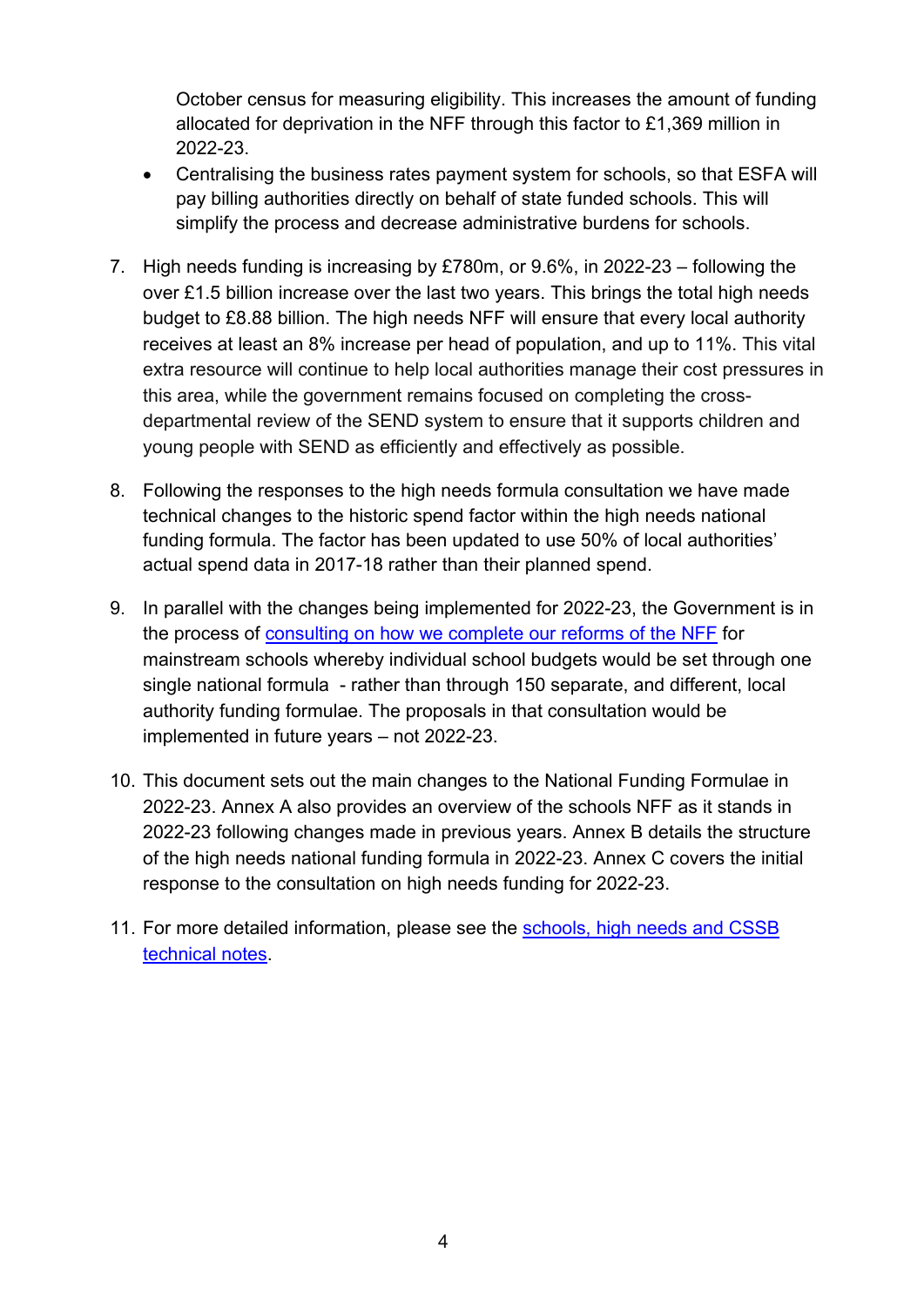# <span id="page-4-0"></span>**The national funding formula for schools**

12. The basic structure of the schools national funding formula (NFF) is not changing in 2022-23. For 2022-23, we have changed a small number of the existing features of the formula. These are outlined below. A full description of the 2022-23 formula, in light of these changes, is set out in Annex A.

## <span id="page-4-1"></span>**Increasing funding factor values**

- 13. The additional money we have invested in schools for 2022-23 means that we can increase the core factors in the NFF – the basic per pupil funding factor (AWPU), additional needs factors and the school lump sum  $-$  by  $3\%$ .<sup>1</sup>
- 14. The minimum per pupil levels and the NFF funding floor are increasing by 2%. This means that every school will attract an increase in their pupil-led funding of at least 2% per pupil, compared to their baseline. The free school meals factor will also increase by 2%, as the factor value is based on an estimate of the actual cost of providing school meals.
- 15. Premises funding will continue to be allocated at local authority level on the basis of actual spend in the 2021-22 APT, with the PFI factor increasing in line with the RPIX measure of inflation to reflect the use of RPIX in PFI contracts.

## <span id="page-4-2"></span>**Supporting small and remote schools**

- 16. The Government is committed to supporting small and remote schools; some schools are necessarily small because they are remote and do not have the same opportunities to grow or make efficiency savings as other schools. Small and remote schools attract additional funding through the "sparsity" factor in the schools NFF.
- 17. Building on the additional support provided in 2021-22, the Government is going further by increasing both the number of schools attracting additional support and the amount they can attract:
	- The maximum amount of sparsity funding schools can attract through the NFF increases by £10,000, to £55,000 for primary schools and £80,000 for all other schools.

<span id="page-4-3"></span><sup>&</sup>lt;sup>1</sup> The factor values have been uplifted by 3% and then rounded.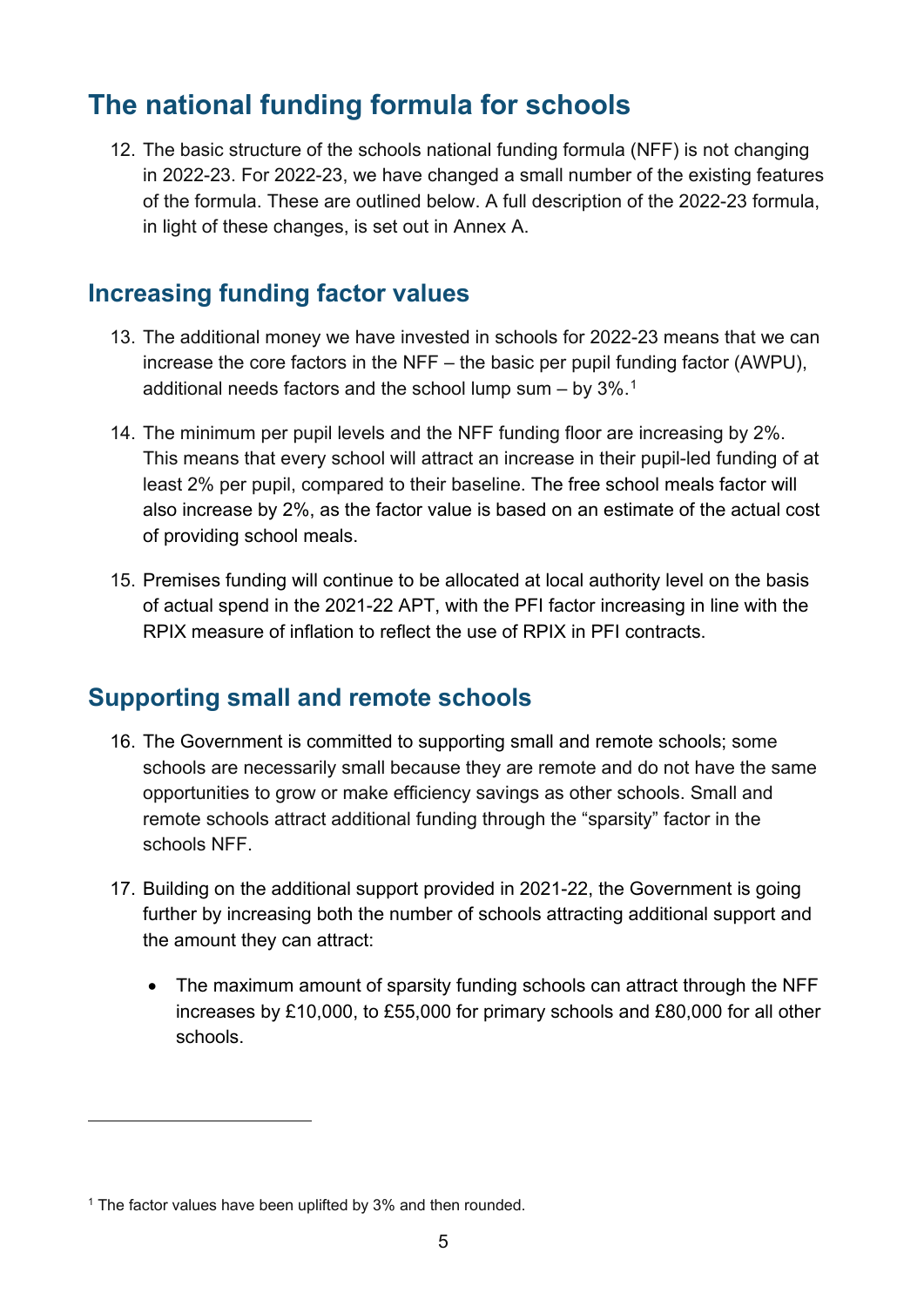- Schools' sparsity distances will be calculated by road journeys, replacing the previous straight-line distance methodology. This will improve the accuracy with which we identify schools' remoteness and significantly increase the number of schools attracting sparsity funding.
- A new sparsity distance threshold taper will apply. This means that schools whose sparsity distance is between 1.6 and 2 miles (for primary schools) or 2.4 and 3 miles (for secondary schools) will now attract some additional funding through the sparsity factor.
- 18. As a result of these changes, the total allocation to small, remote schools through the sparsity factor has increased to £95m in 2022-23, £53m more than in 2021-22, and over 2,500 schools have attracted sparsity funding in 2022-23, over 1,300 more than in 2021-22.
- 19. Further details are available in the [response to the sparsity consultation,](https://www.gov.uk/government/consultations/schools-national-funding-formula-changes-to-sparsity-factor) published alongside this policy document.

## <span id="page-5-0"></span>**Further changes to NFF factors**

- 20. **The free school meals Ever 6 (FSM6) factor** in the NFF provides additional funding for pupils who are, or have been, recorded as eligible for free school meals at any point in the last 6 years. From 2022-23, data on pupils who are eligible is taken from the most recent October census (October 2020) instead of from the preceding January census (January 2020). This brings the FSM6 factor in line with how other NFF factors are calculated, and shortens the FSM6 funding lag in the NFF by 9 months. As FSM eligibility increased between January and October last year, this increases the amount of funding allocated through the FSM6 factor to £1,369 million in 2022-23.
- 21. For **the low prior attainment (LPA) factor** in the NFF, data from the 2019 early years foundation stage profile (EYFSP) and key stage 2 (KS2) assessments have been used as a proxy for the 2020 assessments, following the cancellation of these assessments due to the pandemic. This is consistent with how the LPA factor was calculated in local formulae in 2021-22.
- 22. Eligibility for **the mobility factor** is usually determined based on the census in which pupils first appear at their current school. In light of the cancellation of the May 2020 census, pupils who joined a school between January and May 2020 attract funding for mobility on the basis of their entry date, rather than by virtue of the May school census being their first census at the current school.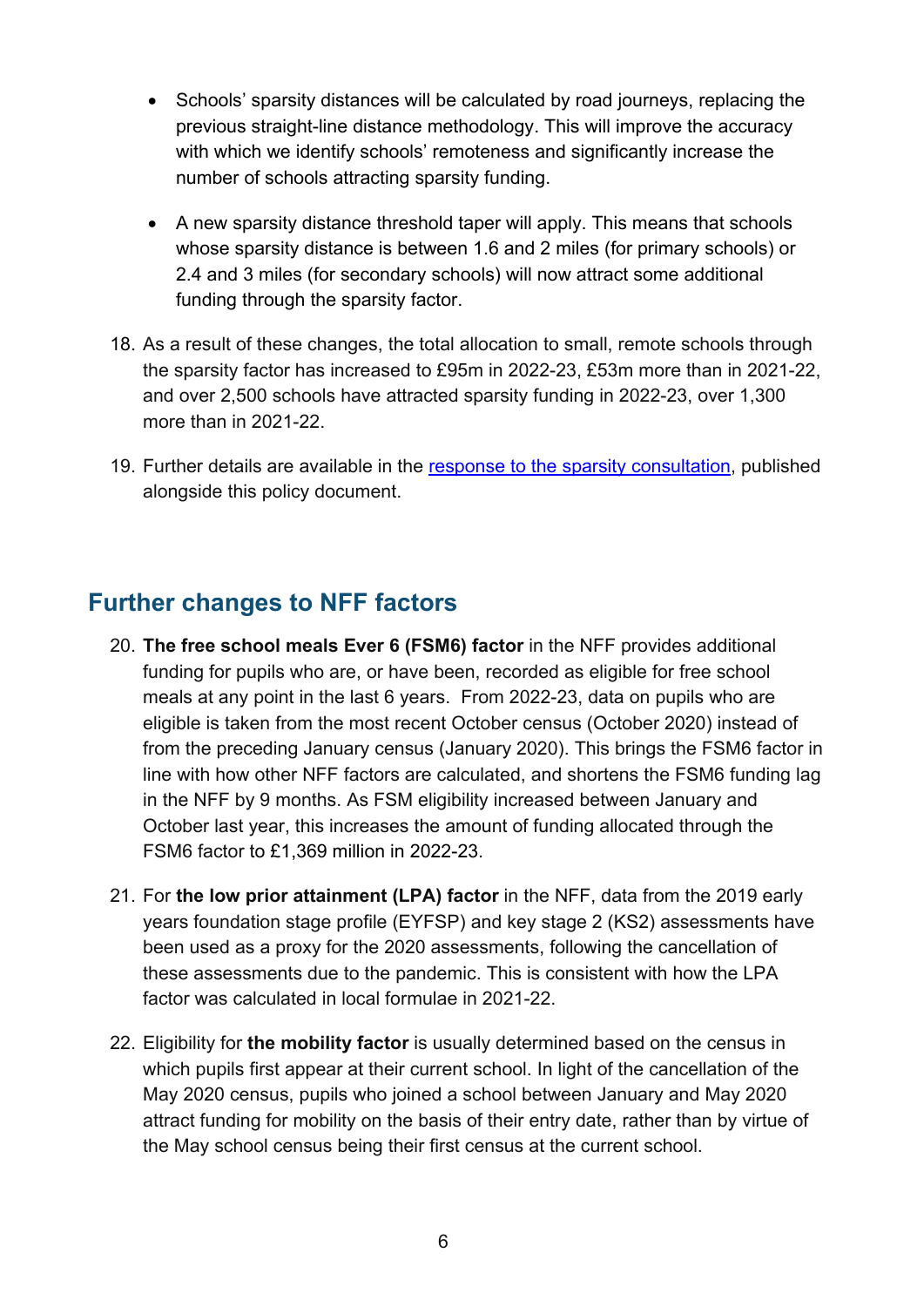## <span id="page-6-0"></span>**Completing our reforms of the national funding formula**

- 23. Since its introduction in 2018-19, the schools NFF has replaced the postcode lottery of the past to ensure that funding is distributed on the basis of schools' and pupils' characteristics, not accidents of history or location. The government is committed to completing these reforms by moving to a system whereby individual schools' budgets are set by reference to the national formula, rather than through 150 independently-set, and differing, local authority funding formulae. This will ensure that schools across the country are funded on a comparable basis, as well as create a simpler, more transparent and more predictable funding system.
- 24. The ongoing consultation on ["Fair school funding for all: completing our reforms to](https://consult.education.gov.uk/funding-policy-unit/completing-our-reforms-to-the-nff/consultation/intro/)  [the National Funding Formula"](https://consult.education.gov.uk/funding-policy-unit/completing-our-reforms-to-the-nff/consultation/intro/) sets out the government's proposal for how we should move to such an approach, and how the NFF should operate once it is fully implemented. **No new restrictions on local authority formulae are proposed for 2022-23**, so as not to disrupt local authorities' planning processes. Instead, we propose that further requirements on LA formulae are introduced from 2023-24. We strongly encourage all those with an interest to engage with this consultation.

## <span id="page-6-1"></span>**Key features of the local funding formulae**

- 25. We have made minimal changes to the rules governing how local authorities set their local funding formulae in 2022-23.
- 26. Further to the [consultation on changes to the payment process of schools'](https://www.gov.uk/government/consultations/changes-to-the-payment-process-of-schools-business-rates)  [business rates,](https://www.gov.uk/government/consultations/changes-to-the-payment-process-of-schools-business-rates) the **business rates** payment system for schools will be centralised and ESFA will pay billing authorities directly on behalf of state funded schools from 2022-23 onwards. Further details on this will be issued separately within the formal consultation response over the summer.
- 27. Local authorities will continue to set a **minimum funding guarantee** in local formulae, which in 2022-23 must be between +0.5% and +2%. This allows them to match the protection in the NFF, which we expect local authorities to continue to do where possible.
- 28. **The sparsity factor** continues to be an optional factor in local authority funding formulae and the same flexibilities and reasons for applications that were present in 2021-22 remain in place in 2022-23. In addition, local authorities can choose to mirror the new distance taper threshold. We have provided guidance on this for local authorities in the school funding operational guide.
- 29. For the **low prior attainment factor** in local funding formulae, local authorities will use 2019 assessment data as a proxy for both the 2020 and 2021 reception and year 6 cohorts. This follows the cancellation of assessments in 2020 and 2021 due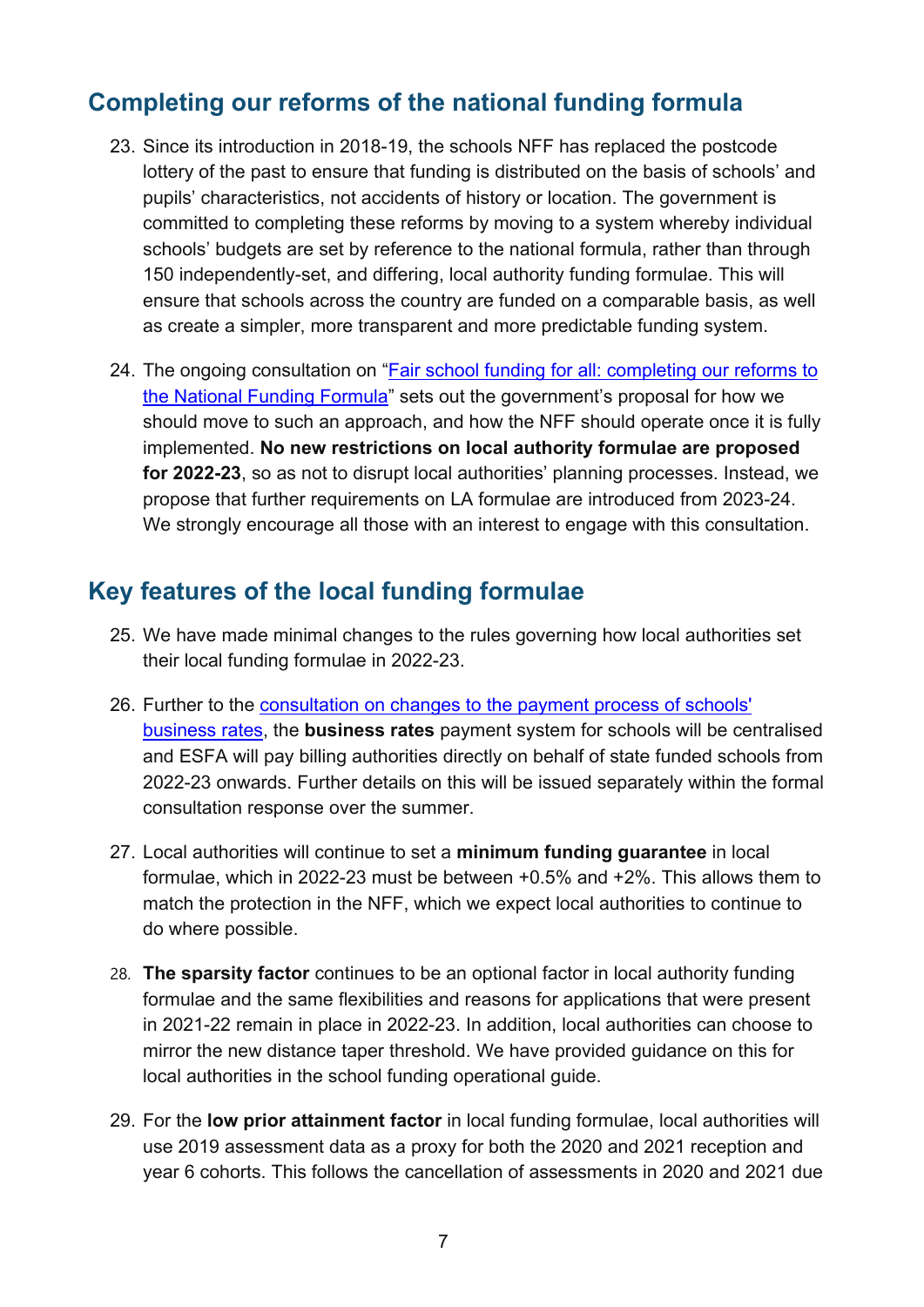to COVID-19, and will be reflected in the data local authorities will receive from the department.

30. Finally, local authorities will again be able to **transfer up to 0.5%** of their total schools block allocations to other blocks of the Dedicated Schools Grant (DSG), with schools forum approval. A disapplication will continue to be required for transfers above 0.5%, or for any amount without schools forum approval. The criteria the department apply when considering such requests are available in the [school funding operational guide.](https://www.gov.uk/government/publications/pre-16-schools-funding-local-authority-guidance-for-2022-to-2023)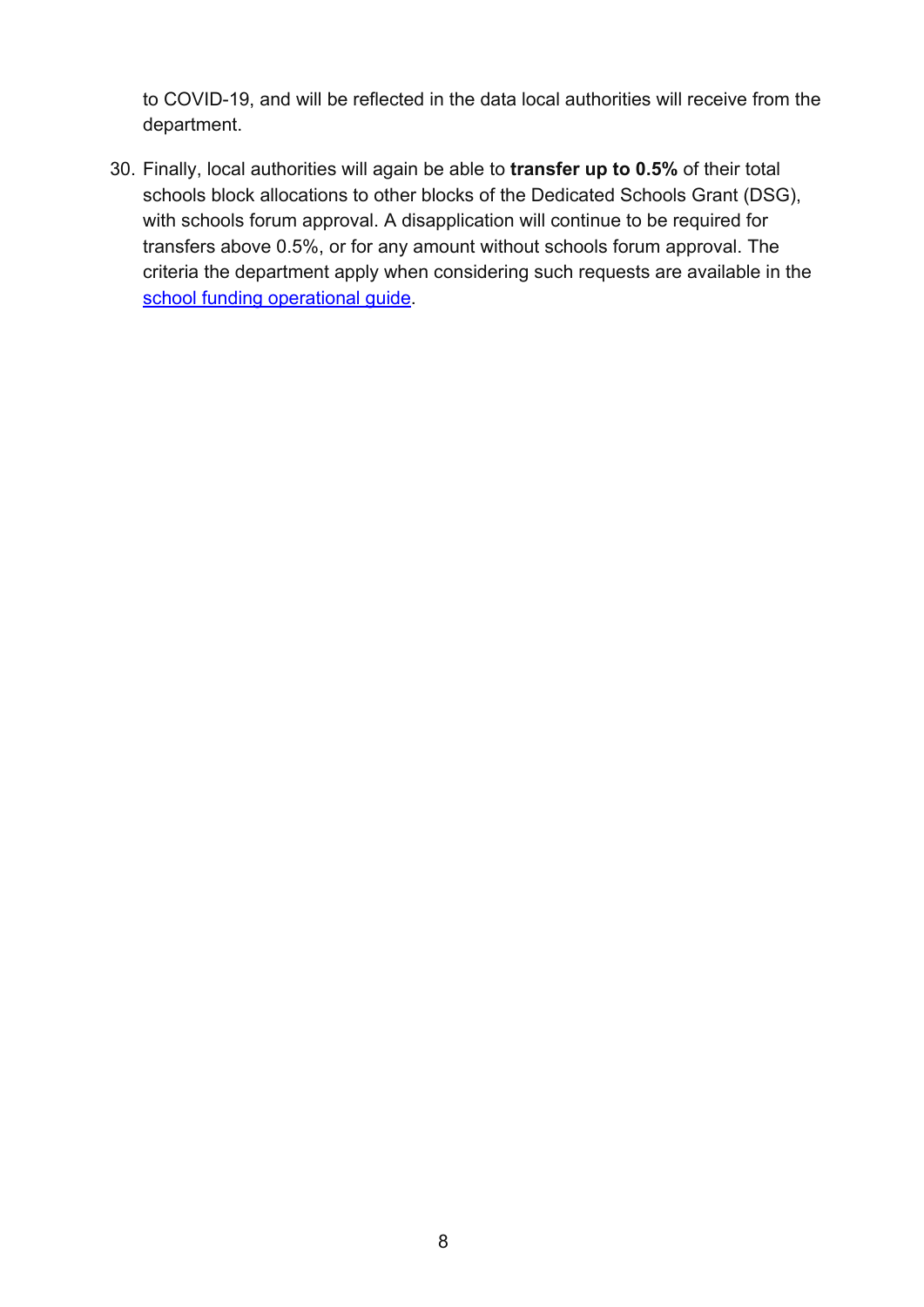## <span id="page-8-0"></span>**Factor values and total spend in 2022-23**

|                                                                         | <b>Unit Values</b> | <b>Total Funding (incl ACA)</b> | <b>Proportion of core total</b> |
|-------------------------------------------------------------------------|--------------------|---------------------------------|---------------------------------|
| <b>Basic per pupil Funding</b>                                          |                    | £29,862m                        | 76.3%                           |
| <b>AWPU</b>                                                             |                    | £29,490m                        | 75.4%                           |
| Primary AWPU                                                            | £3,217             | £14,821m                        | 37.9%                           |
| <b>KS3 AWPU</b>                                                         | £4,536             | £8,624m                         | 22.0%                           |
| <b>KS4 AWPU</b>                                                         | £5,112             | £6,045m                         | 15.5%                           |
| Minimum per pupil                                                       |                    | £372m                           | 0.9%                            |
| Primary Minimum Per Pupil funding                                       | £4,265             | £279m                           | $0.7\%$                         |
| Secondary Minimum Per Pupil funding                                     | £5,525             | £92m                            | 0.2%                            |
| <b>Additional Needs Funding</b>                                         |                    | £6,662m                         | 17.0%                           |
| <b>Deprivation</b>                                                      |                    | £3,566m                         | 9.1%                            |
| <b>Primary FSM</b>                                                      | £470               | £453m                           | 1.2%                            |
| Secondary FSM                                                           | £470               | £282m                           | $0.7\%$                         |
| Primary FSM6                                                            | £590               | £639m                           | 1.6%                            |
| Secondary FSM6                                                          | £865               | £730m                           | 1.9%                            |
| Primary IDACI A                                                         | £640               | £99m                            | 0.3%                            |
| Primary IDACI B                                                         | £490               | £147m                           | 0.4%                            |
| Primary IDACI C                                                         | £460               | £135m                           | 0.3%                            |
| Primary IDACI D                                                         | £420               | £118m                           | 0.3%                            |
| Primary IDACI E                                                         | £270               | £143m                           | 0.4%                            |
| Primary IDACI F                                                         | £220               | £109m                           | 0.3%                            |
| Secondary IDACI A                                                       | £890               | £86m                            | 0.2%                            |
| Secondary IDACI B                                                       | £700               | £136m                           | 0.3%                            |
| Secondary IDACI C                                                       | £650               | £127m                           | 0.3%                            |
| Secondary IDACI D                                                       | £595               | £111m                           | 0.3%                            |
| Secondary IDACI E                                                       | £425               | £148m                           | 0.4%                            |
| Secondary IDACI F                                                       | £320               | £104m                           | 0.3%                            |
| <b>Low Prior Attainment</b>                                             |                    | £2,640m                         | 6.7%                            |
| <b>Primary LPA</b>                                                      | £1,130             | £1,497m                         | 3.8%                            |
| Secondary LPA                                                           | £1,710             | £1,142m                         | 2.9%                            |
| <b>English as an Additional Language</b>                                |                    | £412m                           | 1.1%                            |
| <b>Primary EAL</b>                                                      | £565               | £307m                           | 0.8%                            |
| Secondary EAL                                                           | £1,530             | £105m                           | 0.3%                            |
| <b>Mobility</b>                                                         |                    | £44m                            | 0.1%                            |
| <b>Primary Mobility</b>                                                 | £925               | £35m                            | 0.1%                            |
| <b>Secondary Mobility</b>                                               | £1,330             | £9m                             | 0.0%                            |
| <b>School Led Funding</b>                                               |                    | £2,599m                         | 6.6%                            |
| <b>Lump Sum</b>                                                         |                    | £2,503m                         | 6.4%                            |
| Primary lump sum                                                        | £121,300           | £2,092m                         | 5.3%                            |
| Secondary lump sum                                                      | £121,300           | £411m                           | 1.1%                            |
| <b>Sparsity</b>                                                         |                    | £95m                            | 0.2%                            |
| Primary sparsity                                                        | £55,000            | £89m                            | 0.2%                            |
| Secondary sparsity                                                      | £80,000            | £7m                             | 0.0%                            |
| <b>Premises</b>                                                         |                    | £527m                           | 1.3%                            |
| Area Cost Adjustment: Multiplier applied to basic per pupil, additional |                    | £989m                           |                                 |
| needs and school led funding (It is included in the factor subtotals)   |                    |                                 |                                 |
| <b>Core total (excluding funding floor)</b>                             |                    | £39,123m                        |                                 |
| Floor                                                                   |                    | £497m                           |                                 |
| Primary floor funding                                                   |                    | £279m                           |                                 |
| Secondary floor funding                                                 |                    | £218m                           |                                 |
| <b>Total</b>                                                            |                    | £40,146m                        |                                 |

**Figure 1**: This shows the unit values, total funding and proportion of funding for each factor in the formula. Total funding is rounded to the nearest £1m. Proportion of core total funding is rounded to the nearest 0.1%. The secondary minimum per pupil factor value is based on a standard secondary school with 5 year groups. Growth funding is excluded from the table as this funding will be calculated using October 2021 census data.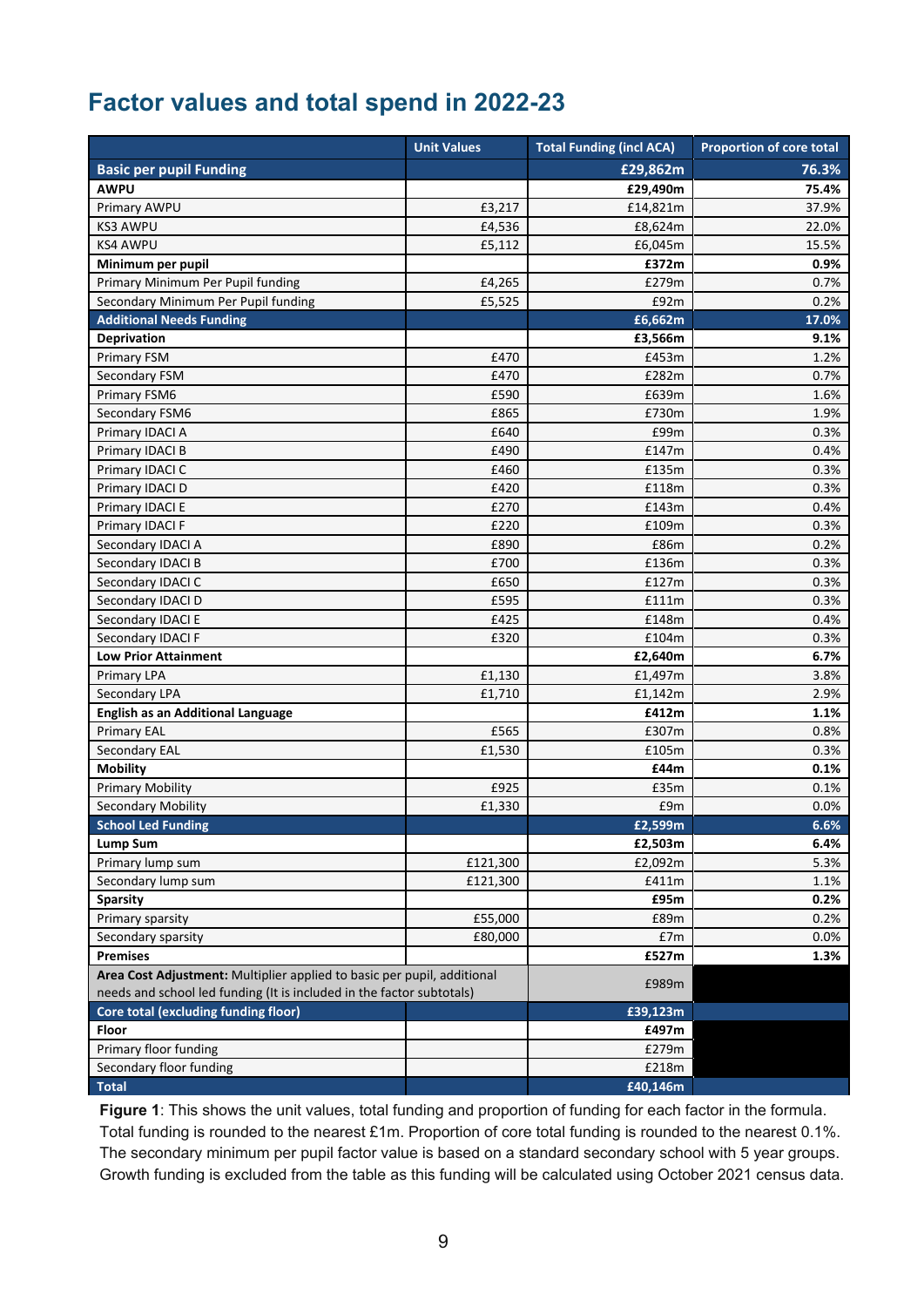# <span id="page-9-0"></span>**The national funding formula for high needs**

## **Updates to the high needs national funding formula in 2022-23**

- 31. The national increase in high needs funding, from 2021-22 to 2022-23, will be £780 million, or 9.6%. This will ensure that all local authorities see increases in high needs funding in 2022-23, compared to 2021-22. The high needs NFF includes:
	- **The funding floor** this ensures that all local authorities' allocations per head of population will increase by a minimum percentage compared to the baseline. For 2022-23 we are continuing to keep the funding floor at 8%[2](#page-9-1).
	- **The gains cap** the limit on gains per head of the population compared to the baseline. For 2022-23 we are setting the gains cap at 11% which means that local authorities can see an increase of up to 11% before their gains are capped.
- 32. The basic structure of the high needs NFF for 2022-23 is not changing, so [figure 3](#page-26-1) in Annex B sets out the structure of the high needs NFF for 2022-23. However, some changes to individual proxy factors have been made to the high needs NFF for 2022-23.
- 33. Following the responses to the high needs formula consultation, the historic spend factor has been updated to use 50% of local authorities' actual spend data from 2017-18. In previous years the historic spend factor had been calculated using local authorities' planned spend in 2017-18 rather than their actual spend. The factor has been held at a cash-flat level since its introduction in the 2018-19 high needs NFF. Therefore, the increase in the total high needs quantum means that, even though authorities' total actual spend is more than the original baseline used in this factor (by £239m), the proportion of total funding going through the historic spend factor will reduce from 34% of the 2021-22 formula allocations to 32% in 2022-23. We will continue to look at reducing the significance of this factor in future years, with a view to removing it completely when we have alternative proxies to include within the formula.
- 34. Due to the Covid-19 pandemic, there is no appropriate 2020 attainment data to use for the two low attainment factors. We consulted on using 2019 data as a proxy for 2020, and have decided to proceed on this basis for the 2022-23 high needs allocations. This aligns with the approach taken in the schools NFF.

<span id="page-9-1"></span><sup>&</sup>lt;sup>2</sup> The hospital education factor will also be uplifted by 8%.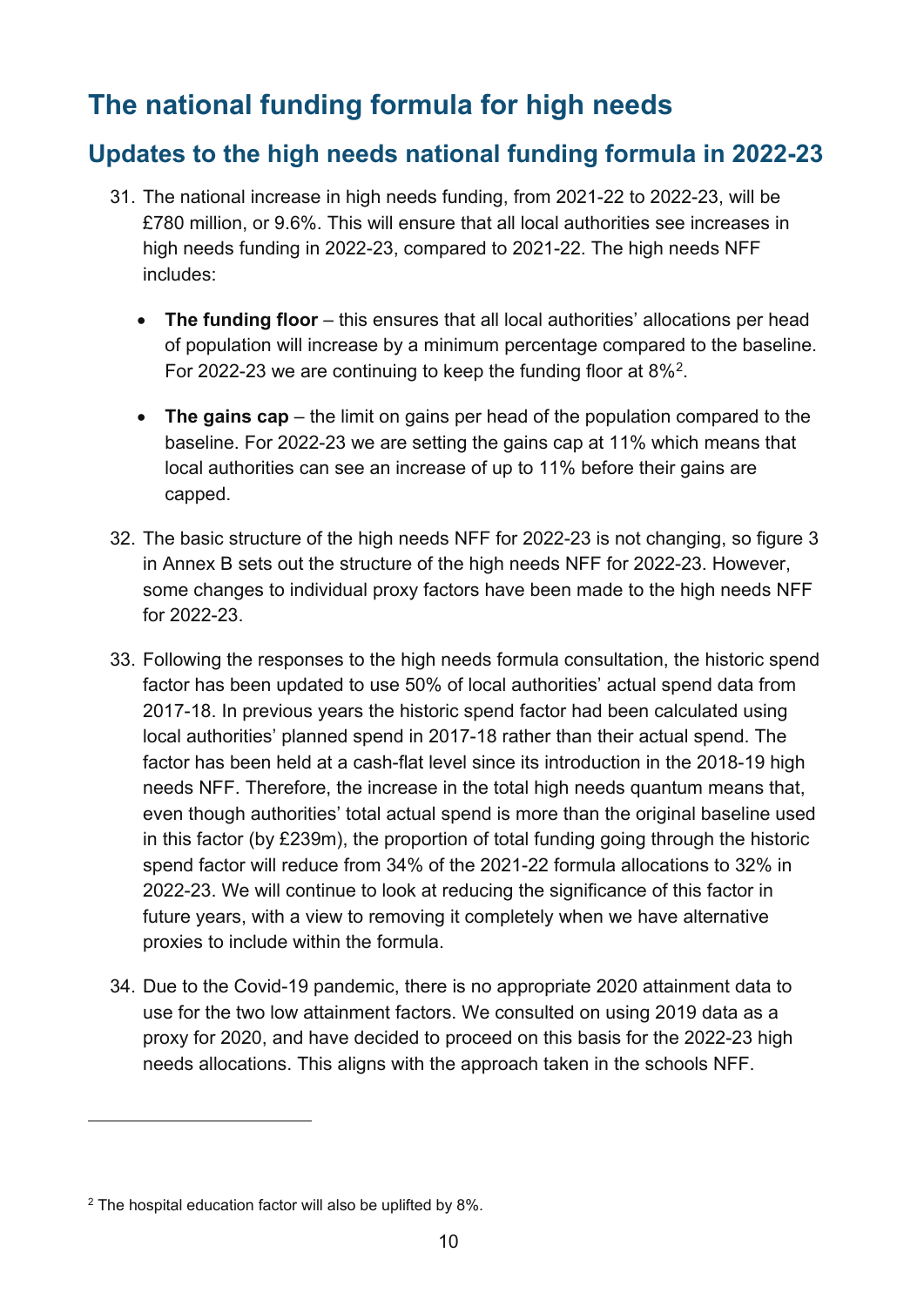35. Further information on the consultation responses and the conclusions we have reached is set out in Annex C.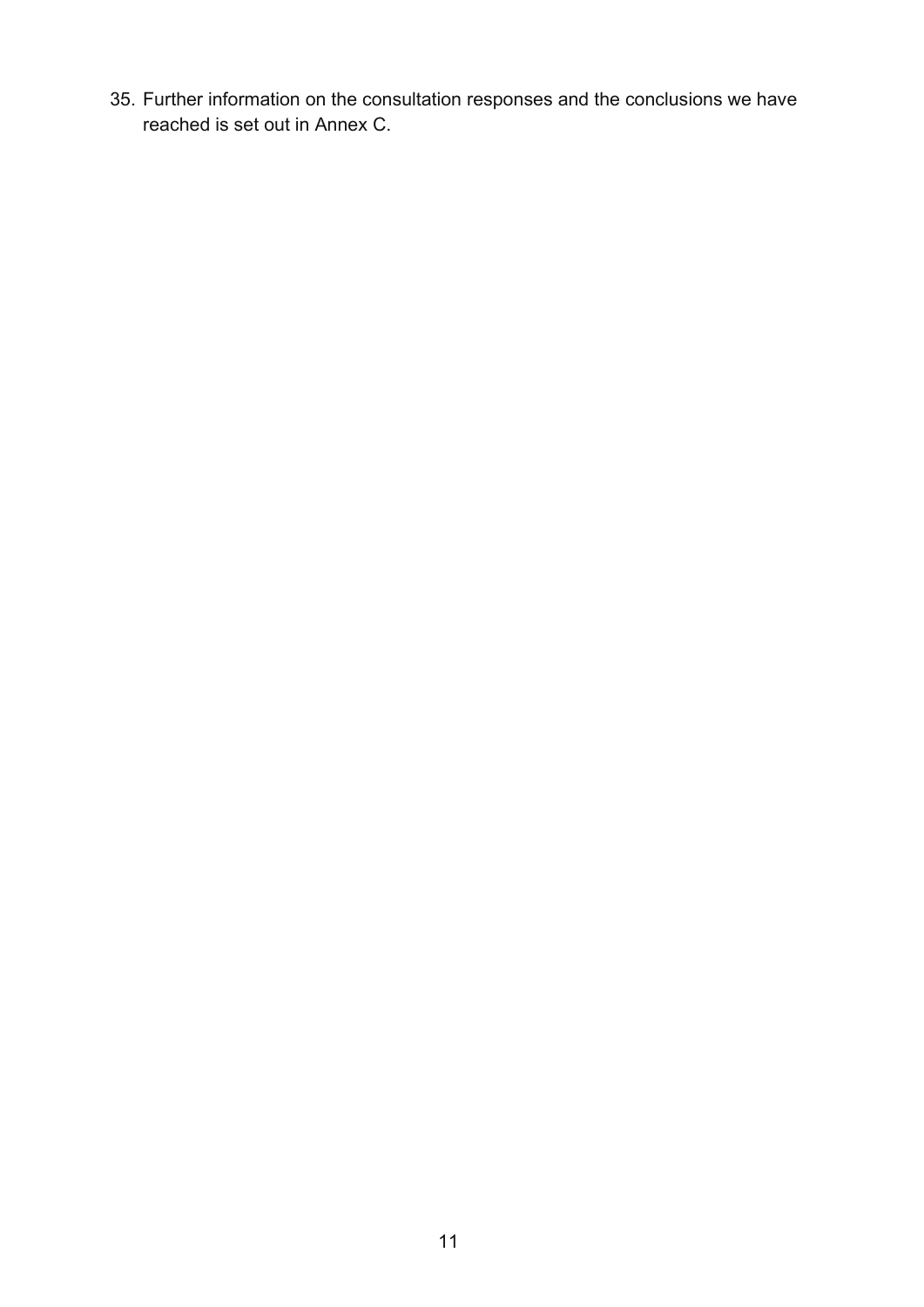# <span id="page-11-0"></span>**The national funding formula for central schools services**

#### **The central schools services block in 2022-23**

- 36. The central school services block (CSSB) within the DSG provides funding for local authorities to carry out central functions on behalf of maintained schools and academies.
- 37. The block will continue to comprise two distinct elements: ongoing responsibilities and historic commitments.
- 38. In the Department's consultation on "Fair school funding for all: completing our reforms to the national funding formula for schools", which was published in [July] 2021, we set out our aim to review how central services are funded in future, and invited comments on this, in advance of more detailed consultation proposals in due course. Such changes would be for future years, and for 2022-23 the formula for allocating the CSSB follows the same approach as in 2021-22.

#### **Ongoing responsibilities**

- 39. The CSSB will continue to fund local authorities for the ongoing responsibilities they deliver for all pupils in maintained schools and academies. The total funding for ongoing responsibilities is £284m in 2022-23.
- 40. This element of the CSSB is calculated using a simple per-pupil formula, the structure of which is unchanged. 90% of the funding will be distributed through a basic per-pupil factor, and 10% of funding through a deprivation factor based on the proportion of pupils eligible for free school meals within the past six years (FSM6) in mainstream schools. As in the schools NFF, the FSM6 factor will move to being based on the October census, rather than the January census. Both elements will be adjusted for area costs.
- 41. Local authorities will continue to be protected so that the maximum per-pupil yearon-year reduction in funding for ongoing responsibilities is at 2.5% as in the previous year, while the year-on-year gains cap will be set at the highest affordable rate of 5.6%.
- 42. In the 2021-22 DSG allocations, additional pension funding that local authorities have claimed for centrally employed teachers was rolled into the ongoing responsibilities element of the CSSB per pupil funding. For the 2022-23 CSSB this additional funding is now included in the baseline per pupil funding for ongoing responsibilities. No further adjustments will therefore be required in this respect.
- 43. Further details on the methodology used for the CSSB formula is set out in the 2022-23 NFF technical note.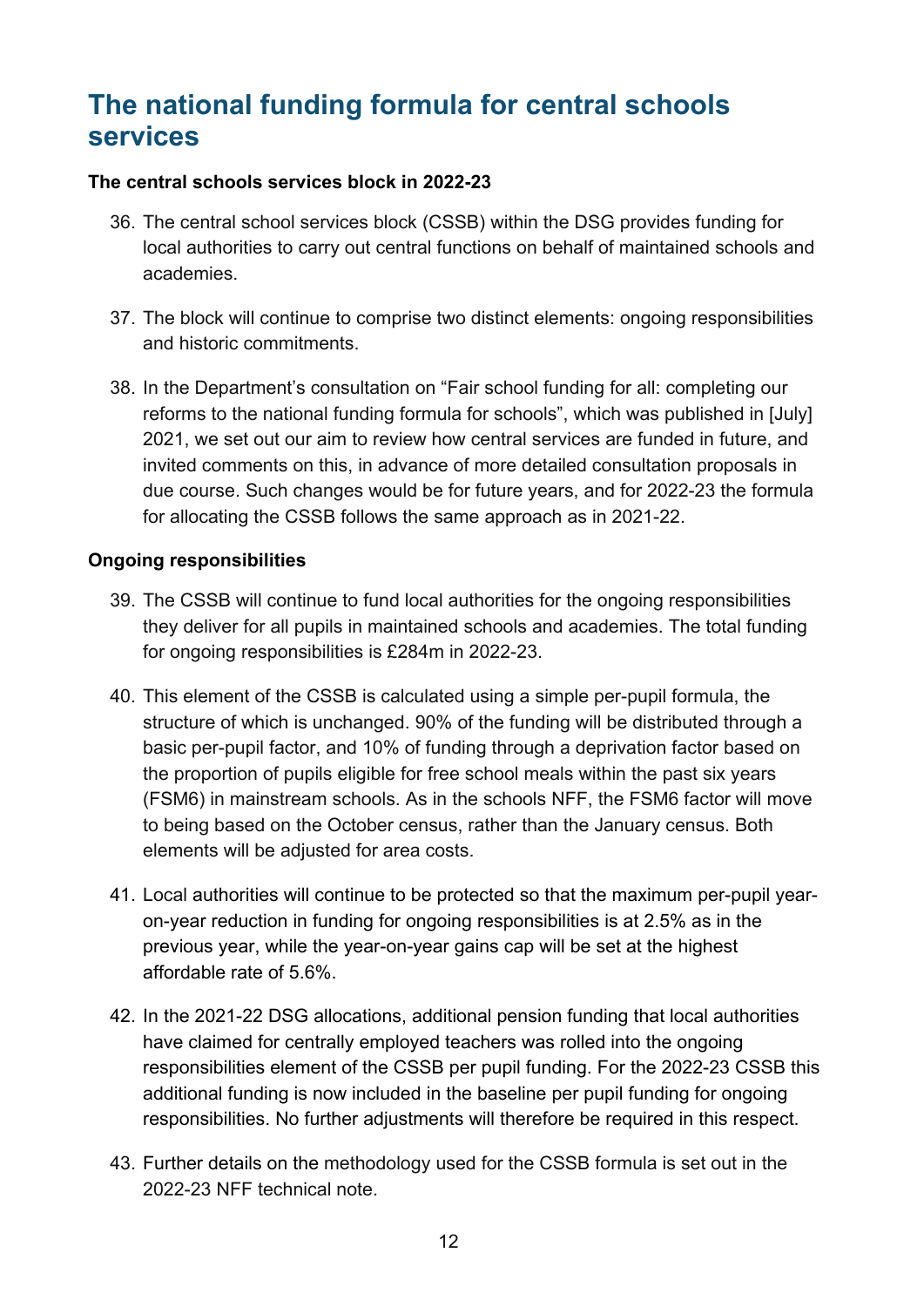#### **Historic commitments**

- 44. From 2020-21 we began to reduce the element of funding within the CSSB that some local authorities receive for historic commitments made prior to 2013-14, and which have been unwinding since. This was in line with our reforms to move to a fairer funding system, and to avoid maintaining significant differences in funding indefinitely between local authorities which reflect historic decisions.
- 45. In 2022-23, for those local authorities that receive it, historic commitments funding will continue to reduce by 20% on 2021-22 allocations, the same rate as the reduction in 2021-22.
- 46. We will also continue to protect any local authority from having a reduction that takes their total historic commitments funding below the total value of their ongoing prudential borrowing and termination of employment costs, in recognition of the long lead-in times required for such costs to unwind. We will consider the evidence local authorities submitted for 2021-22 allocations and invite any other local authority in this position to [contact the department.](https://www.gov.uk/contact-dfe) We will make these exceptional adjustments for 2022-23 in the DSG allocations.
- 47. In the recently launched national funding formula consultation on completing our reforms to the schools NFF, we have set out our intentions for this funding in the future and invited views on it. We will consider the responses to this consultation in deciding how to treat this funding in future years, although our expectation remains that commitments will continue to unwind over time as contracts reach their end points. However, in 2022-23 we are not changing the requirement in regulations that authorities spend no more on these commitments than they did in the previous year; therefore, with the approval of the schools forum, an authority can maintain spending in this area using other funding sources if they wish.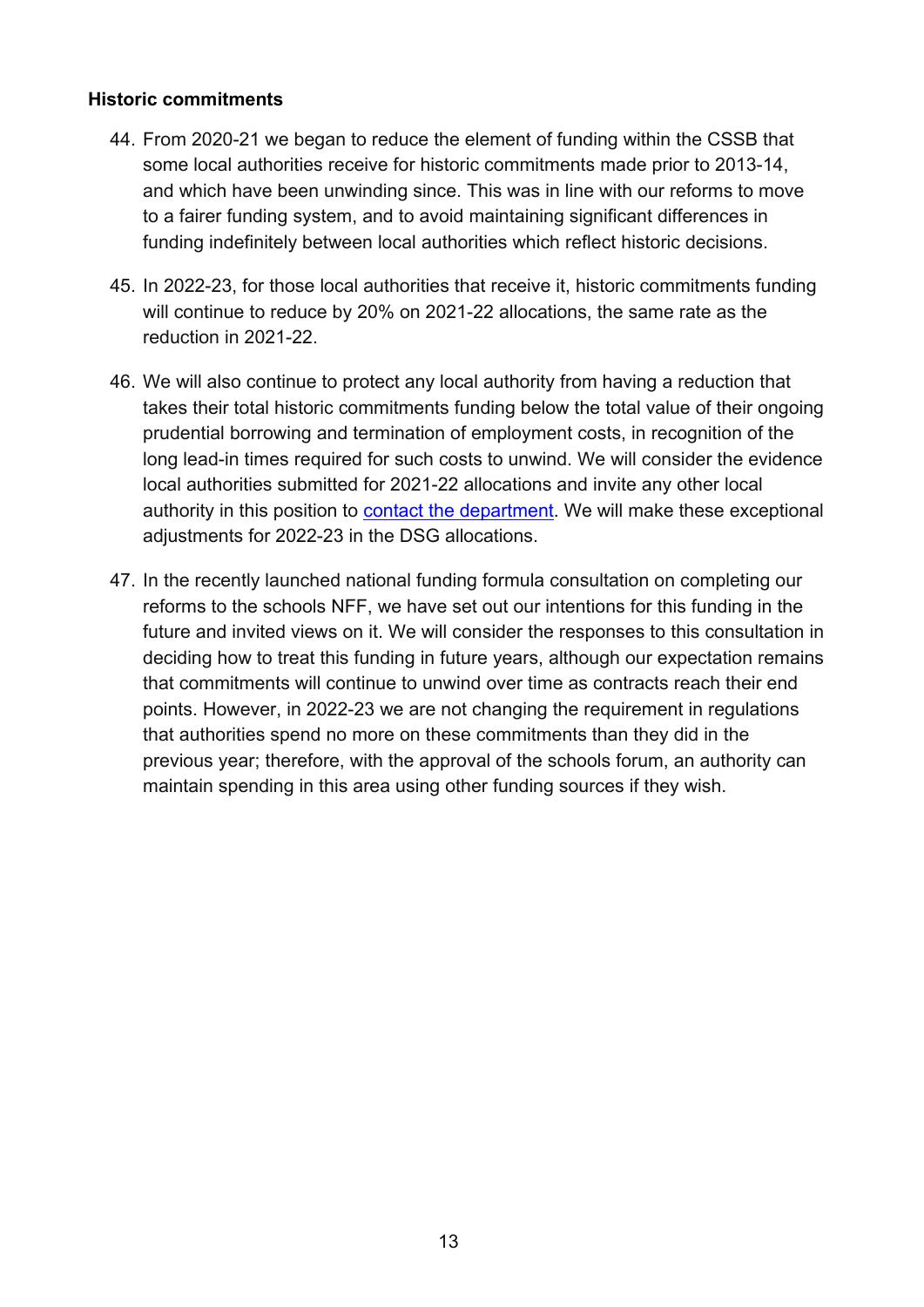# <span id="page-13-0"></span>**Equalities Impact Assessment**

- 48. The Public Sector Equality Duty (PSED) in section 149 of the Equality Act 2010 requires the Secretary of State to give due regard to achieving the following objectives in exercising their functions:
	- eliminate discrimination, harassment, victimisation and any other conduct that is prohibited by or under the Equality Act 2010;
	- advance equality of opportunity between persons who share a relevant protected characteristic and persons who do not share it;
	- foster good relations between persons who share a relevant protected characteristic and persons who do not share it.
- 49. We have considered the impact on persons who share any of the protected characteristics: age, disability, gender reassignment, marriage and civil partnership, pregnancy and maternity, race, religion or belief, sex, sexual orientation. We have focused on those protected characteristics for which the impact is largest, and which are most closely tied to the distributional policy choices we are making. We use incidence of SEND as a proxy for disability in this analysis, as the two are highly correlated, and ethnicity as a proxy for race.
- 50. We introduced the NFF in 2018-19 after significant consultation and published a full equalities impact assessment.<sup>[3](#page-13-2)</sup> We are broadly continuing the implementation of this version of the NFF. Therefore, we have focused this assessment primarily on the key policy changes that are being made in 2022-23.

## <span id="page-13-1"></span>**Schools NFF**

#### **Increasing the "core" NFF factors by 3%**

51. We are increasing the "core" NFF factors by 3%, which affects the majority of schools. As the same 3% uplift would cover both the basic per pupil amount (AWPU) and the factors for additional needs, the balance between these factors remains broadly unchanged from before. There would therefore not be any disproportionate impact (either positive or negative) on pupils with protected characteristics.

#### **Increasing the minimum per pupil levels**

<span id="page-13-2"></span><sup>3</sup> [https://consult.education.gov.uk/funding-policy-unit/schools-national-funding](https://consult.education.gov.uk/funding-policy-unit/schools-national-funding-formula2/supporting_documents/NFF_EqualityImpactAssessment.pdf)[formula2/supporting\\_documents/NFF\\_EqualityImpactAssessment.pdf](https://consult.education.gov.uk/funding-policy-unit/schools-national-funding-formula2/supporting_documents/NFF_EqualityImpactAssessment.pdf)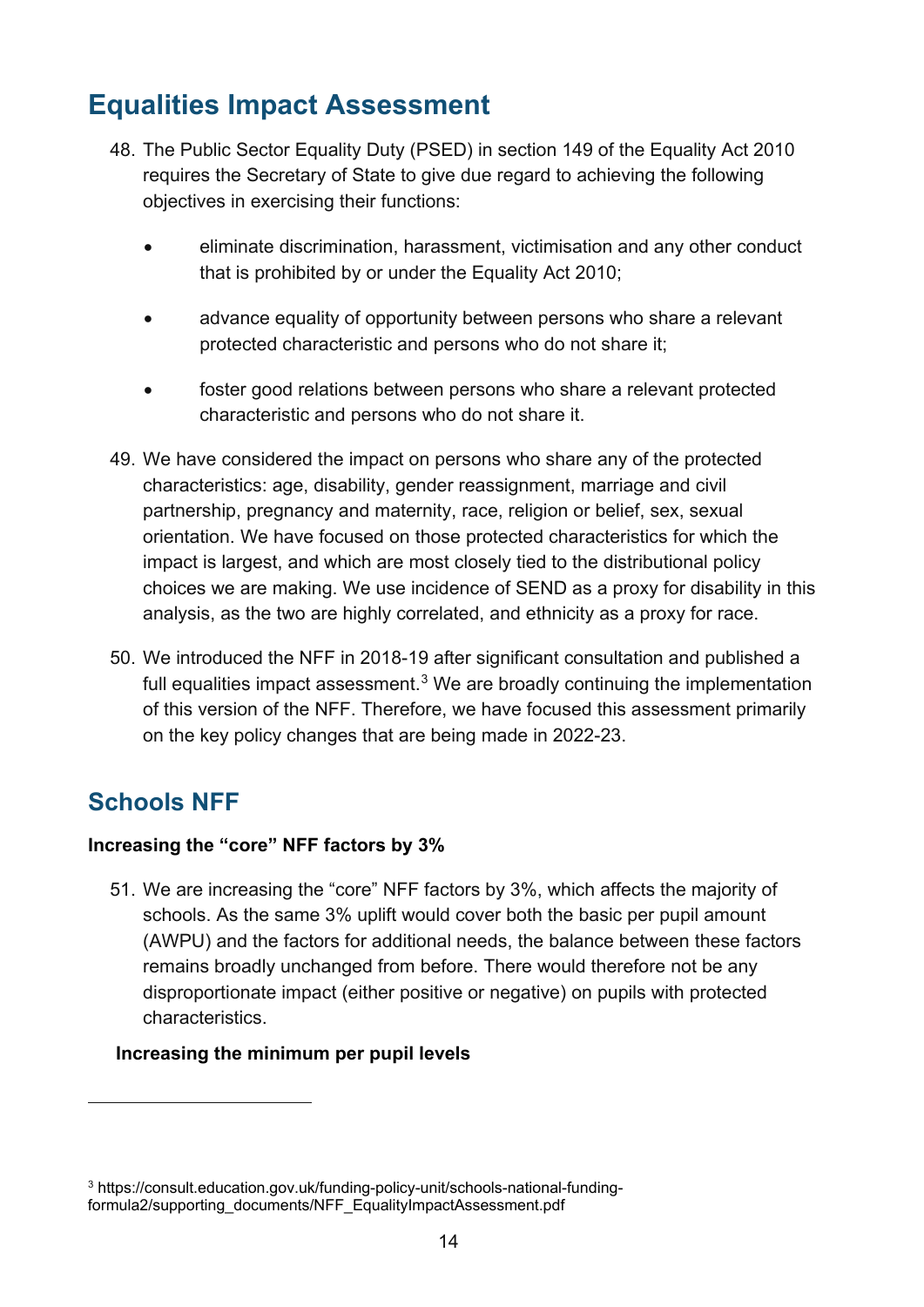- 52. Increasing the minimum per pupil levels by 2% will benefit the lowest funded schools that do not otherwise attract these levels of funding through the other formula factors (i.e. for additional needs). These schools tend to have lower proportions of groups with protected characteristics than average.
- 53. However, these schools still tend to have some groups with protected characteristics, and the 2% increase will protect the support that these schools can give to those groups.

#### **Increasing the funding floor**

54. The increase to the funding floor in line with inflation will disproportionately benefit schools that have been more highly funded historically. These tend to be in urban areas, which are more ethnically diverse. They also have a higher occurrence of non-Christian faith schools. We assess that this will have a positive impact on these pupils.

#### **Supporting small schools**

- 55. We are directing more funding to small remote schools. A full impact assessment of the sparsity changes is published in the response to the consultation ["Schools](https://consult.education.gov.uk/we_asked_you_said/)  [NFF: Changes to sparsity funding from 2022-23"](https://consult.education.gov.uk/we_asked_you_said/).
- 56. In summary, the changes are expected to:
	- Have a positive impact on few pupils with **disabilities** as sparsity funding will continue to support the viability of small schools in rural areas, which in turn helps to mitigate the risk of pupils having to travel unreasonably long distances to their next closest school. Access to local education is likely to be particularly beneficial for children with disabilities, and there is a slightly greater proportion of pupils with SEN support or an EHC plan in sparse schools than schools nationally.
	- Have a **small positive impact** on some groups of pupils with protected characteristics related to race (including ethnicity). The overwhelming majority of pupils attending schools that attract sparsity funding are of white British ethnic origin (almost 90%). Pupils of Gypsy/Roma and traveller of an Irish heritage ethnic origins are very marginally overrepresented in schools that attract sparsity funding compared to the national average.

#### **Technical changes to the NFF**

- 57. We assess that the technical changes to the NFF will have a positive impact on equalities
	- Basing the FSM6 factor on the October census instead of the January census will increase the number of pupils attracting funding through the FSM6 factor.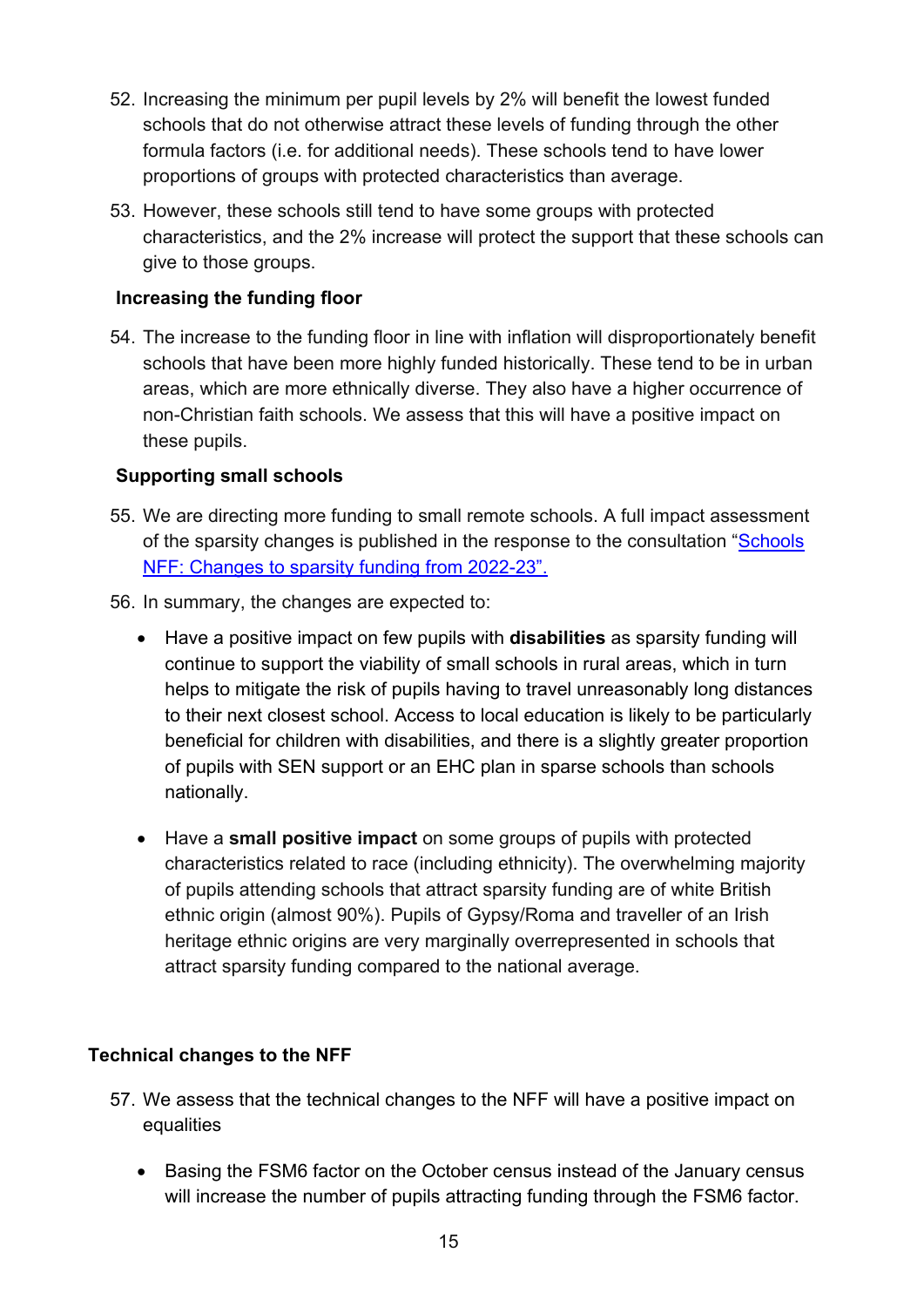To the extent that there is a positive correlation between deprivation and ethnic minorities and SEND, this will have a positive impact on equalities.

- Changes to the mobility factor will prevent the cancellation of the May 2020 census from causing a significant drop in mobility funding. Mobility funding disproportionally benefits certain ethnic groups, particularly Gypsy, Roma and Travellers. This change will therefore have a positive impact on these groups.
- The low prior attainment (LPA) factor in the NFF disproportionately benefits pupils with SEND. The use of the 2019 assessment as a proxy for the cancelled 2020 assessments ensure that LPA funding can continue at similar levels to last year.

## <span id="page-15-0"></span>**High needs NFF**

- 58. We have considered the impact of the high needs distribution on people who share any of the protected characteristics. We have focused particularly on people with SEND given the high level of correlation between pupils with SEND and pupils with disabilities.
- 59. We introduced the high needs NFF in 2018-19 after significant consultation and a full equalities impact assessment. We are distributing the funding for high needs through the high needs NFF, and are not proposing any changes to the overall structure of the formula for 2022-23. Therefore, we have focused this assessment primarily on the aspects of the formula that have changed for 2022-23.
- 60. In recognition of the fact that all LAs are facing some pressures on their high needs budgets, we are allocating increased funding through the high needs NFF. We are distributing this increase in the following ways:
	- **A funding floor set to 8%.** Thus, the minimum gains in per-head funding a local authority can receive compared to 2021-22 will be 8%.
	- **A gains cap set to 11%.** This is the limit in per-head gains that a local authority can receive compared to 2021-22.
	- **Increased funding through the remaining proxy factors.** We have distributed the remaining funding through the proxy factors. This is in line with how the formula has worked previously and means that LAs will receive their share of this remaining funding based on the proxy factors of need. These include health and disability factors reflecting any changes in the proportion of the local population of 2-18 year olds whose families receive disability living allowance because they are disabled. The proxy factors also include an amount of funding based on each local authority's previous spending, so that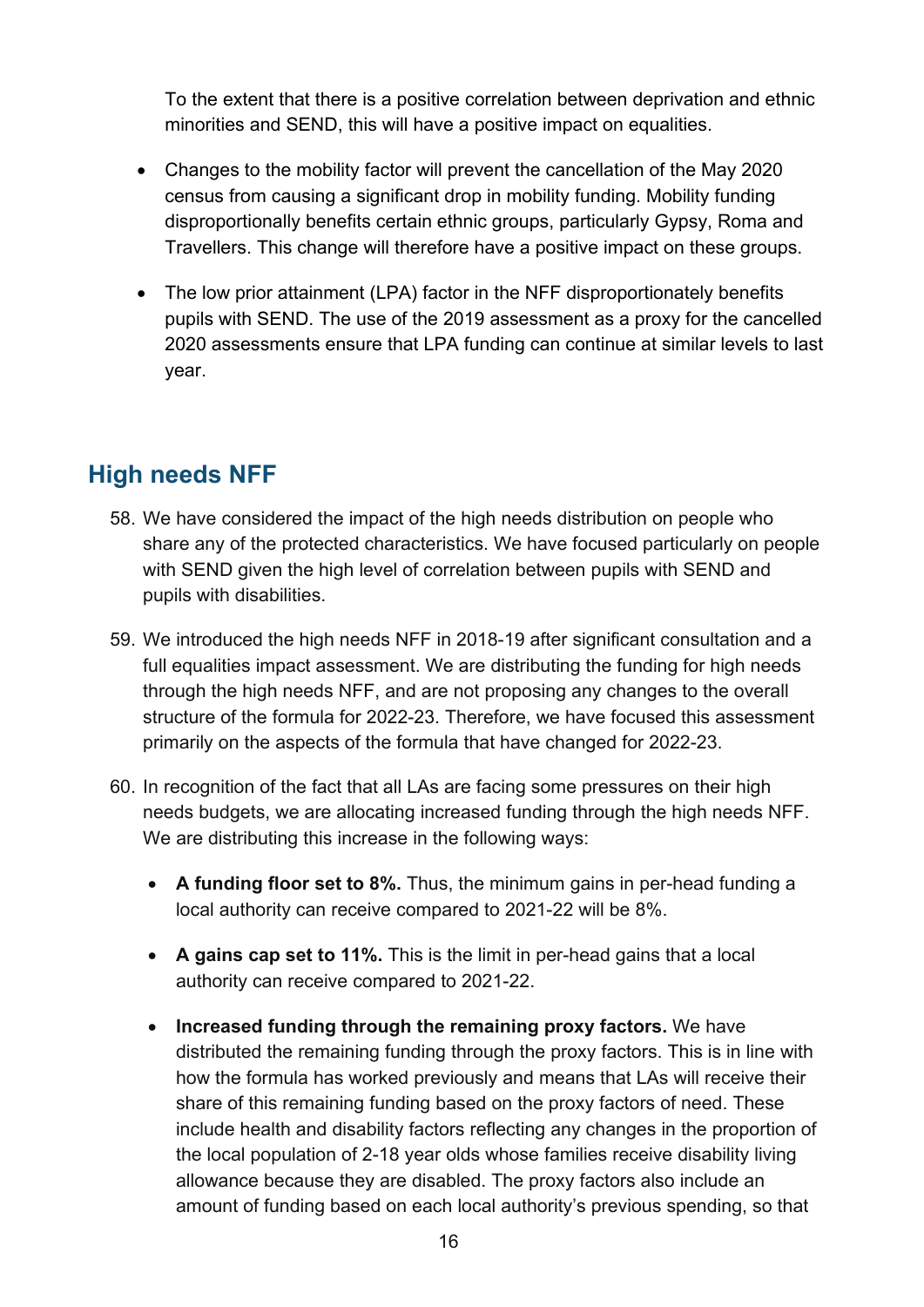funding can reflect patterns of provision and spending not otherwise captured through the formula and making sure that funding levels do not drive changes in the placement of disabled children to the detriment of the provision they need.

- 61. We expect this distribution of funding to provide both reasonable increases to all LAs as well as ensure stability through use of the formula. As a result, and subject to local decisions on how the funding is spent in making special provision, our assessment is that the additional funding will have a positive impact for those pupils identified as having SEND (which includes those with disabilities), by improving their ability to access the right educational provision and thereby addressing educational inequalities for children with SEND.
- 62. We have also considered the equalities impact of the changes that we have made to the historic spend factor and the low attainment factors within the formula. Our assessment of these changes can be seen in Annex C.

## <span id="page-16-0"></span>**Central School Services Block NFF**

- 63. The formula that allocates the central school services block funding is broadly unchanged for 2022-23; we do not expect this to have an impact on different groups of pupils, including those with protected characteristics.
- 64. The reduction to funding for historic commitments will affect some local authorities' ability to continue to deliver certain central functions as they have previously – this is a continuation of our established policy to unwind these commitments. The nature of this expenditure, relating to a wide range of individual decisions by different local authorities, means the impact of the reduction is very variable. Where authorities combine this funding with other sources to support certain services – for example, related to early intervention, programmes for vulnerable children or those with high needs – these may disproportionately benefit pupils with protected characteristics, such as those from ethnic minority backgrounds or with disabilities. If the reductions mean a local authority can no longer fund such services in the same way, this would represent a negative impact. In other cases, existing services may not be having any differential impact on protected groups, and their cessation would not have a particular impact in terms of equalities.
- 65. However, reducing this funding will address funding disparities to make the wider system fairer, so that educational provision for these pupils is based on need rather than historic decisions. Ultimately, prioritising funding for schools and high needs, which has significantly increased, benefits all areas and will respond to pupils' characteristics and needs. The impact on pupils with disabilities, in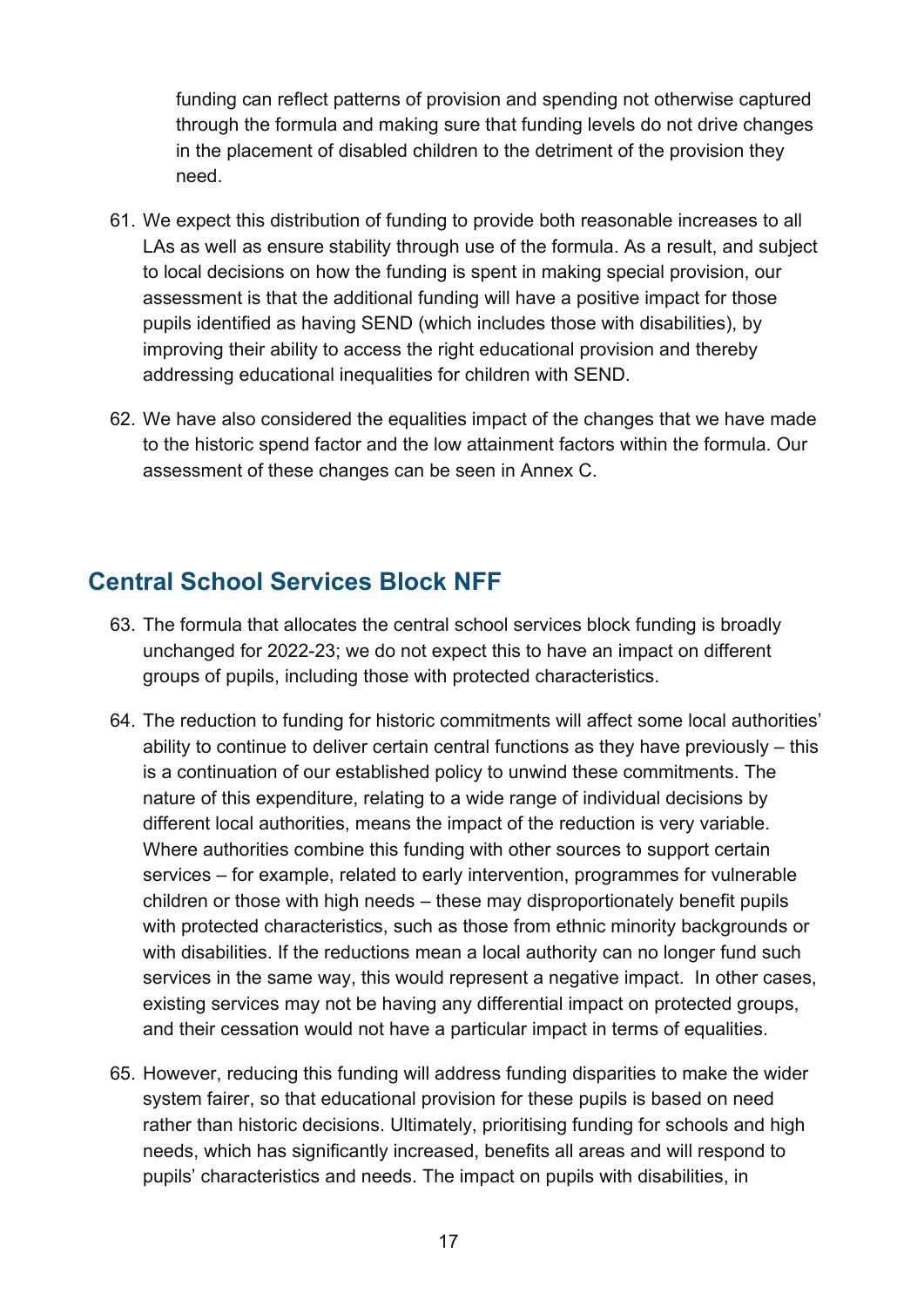particular, will be offset by the additional high needs funding that all authorities will receive in 2022-23.

66. Finally, we are not making any changes to the regulations that local authorities can spend the same amount on historic commitments that they did in the previous year. A local authority can therefore maintain spending on historic commitments at current levels using other funding where appropriate.

## <span id="page-17-0"></span>**Overall impact**

- 67. As noted above, each change has a specific impact and in some cases these work in different directions. For example, in relation to the schools NFF, the increase in funding for small and remote schools in the schools NFF is less likely to benefit pupils with protected characteristics, while the funding floor will have a positive impact. Overall, the distribution of funding in the schools and high needs NFF still significantly favours schools with high levels of additional needs, and therefore with higher incidence of pupils with certain protected characteristics, notably disability and ethnicity. We do not think these individual changes significantly shift the conclusions of the equalities impact assessment published at the point of introducing the NFF in September 2017.
- 68. The exception to this is the increase to high needs funding that all local authorities are seeing, which will have a positive impact on pupils with SEND in particular, and therefore on pupils with disabilities. This is a significant additional positive impact on these pupils beyond our previous assessment.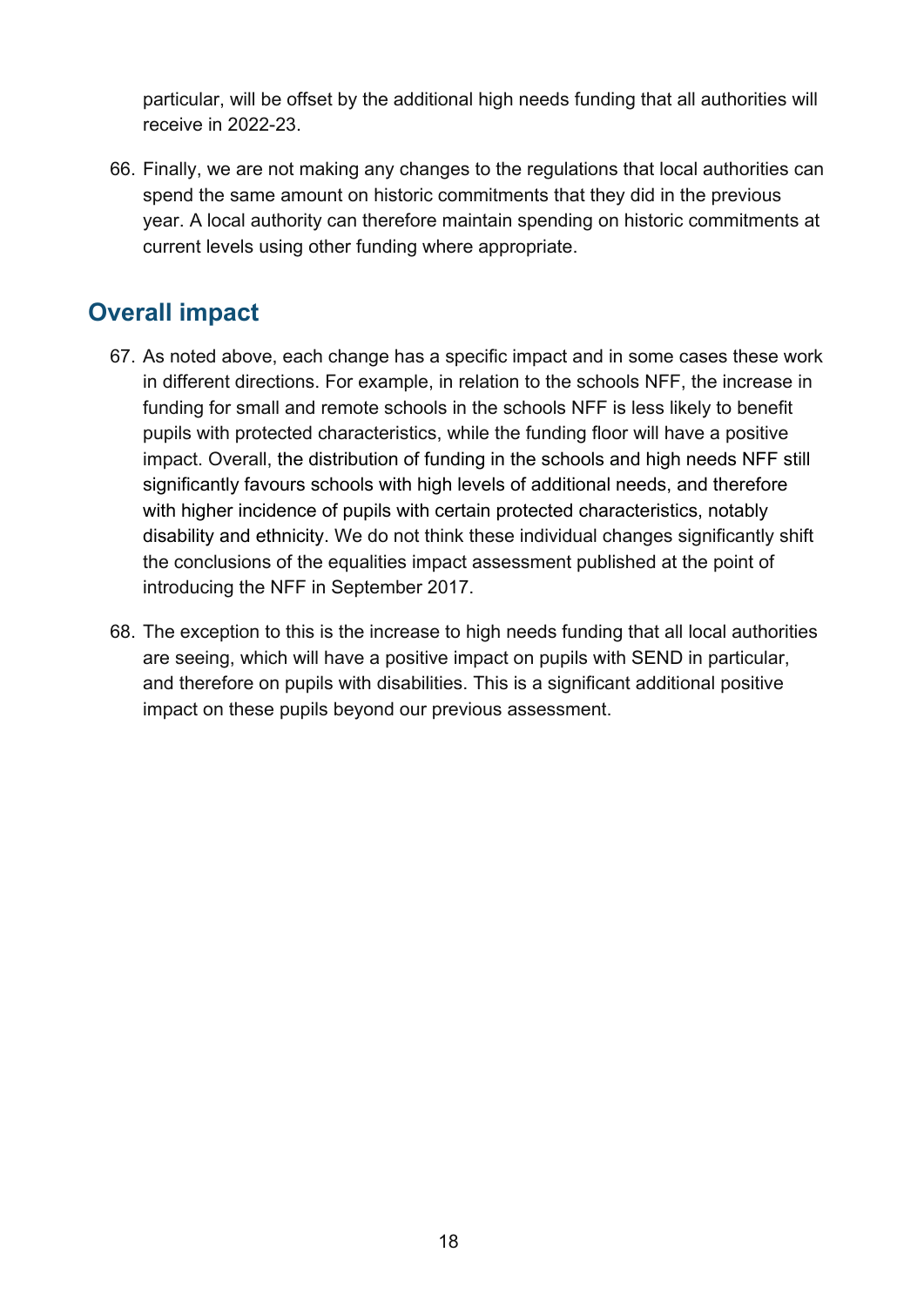# <span id="page-18-0"></span>**Annex A: The structure of the schools national funding formula (NFF) in 2022-23**

# **Overall design of the formula**

- 1. The schools NFF determines how we distribute core funding for 5–16 year-old pupils in mainstream schools.
- 2. The formula determines the funding each local authority receives. Under the current approach, local authorities then set their own formulae to distribute that funding across maintained schools and academies in their area – subject to certain constraints.
- 3. The funding formula is made up of 14 factors, as illustrated in the diagram below.
- 4. Approximately 93% of the schools NFF funding is allocated through 'pupil-led' factors. The 'pupil led' factors are determined by pupil numbers and pupils' characteristics. The majority of this funding is allocated through the basic per pupil funding factor, which all pupils attract. The NFF allocates the rest of 'pupil-led' funding towards additional needs.



#### **Figure 2 - Current NFF Funding Factors**

**Figure 2:** This illustrates the factors that are taken into account when calculating schools block DSG funding allocations through the NFF. It is not to scale. PFI, Split sites and Exceptional Premises factors are allocated to local authorities on the basis of historic spend.

5. Evidence shows that pupils with additional needs are more likely to fall behind and need extra support to reach their full potential. This is why the NFF allocates 17%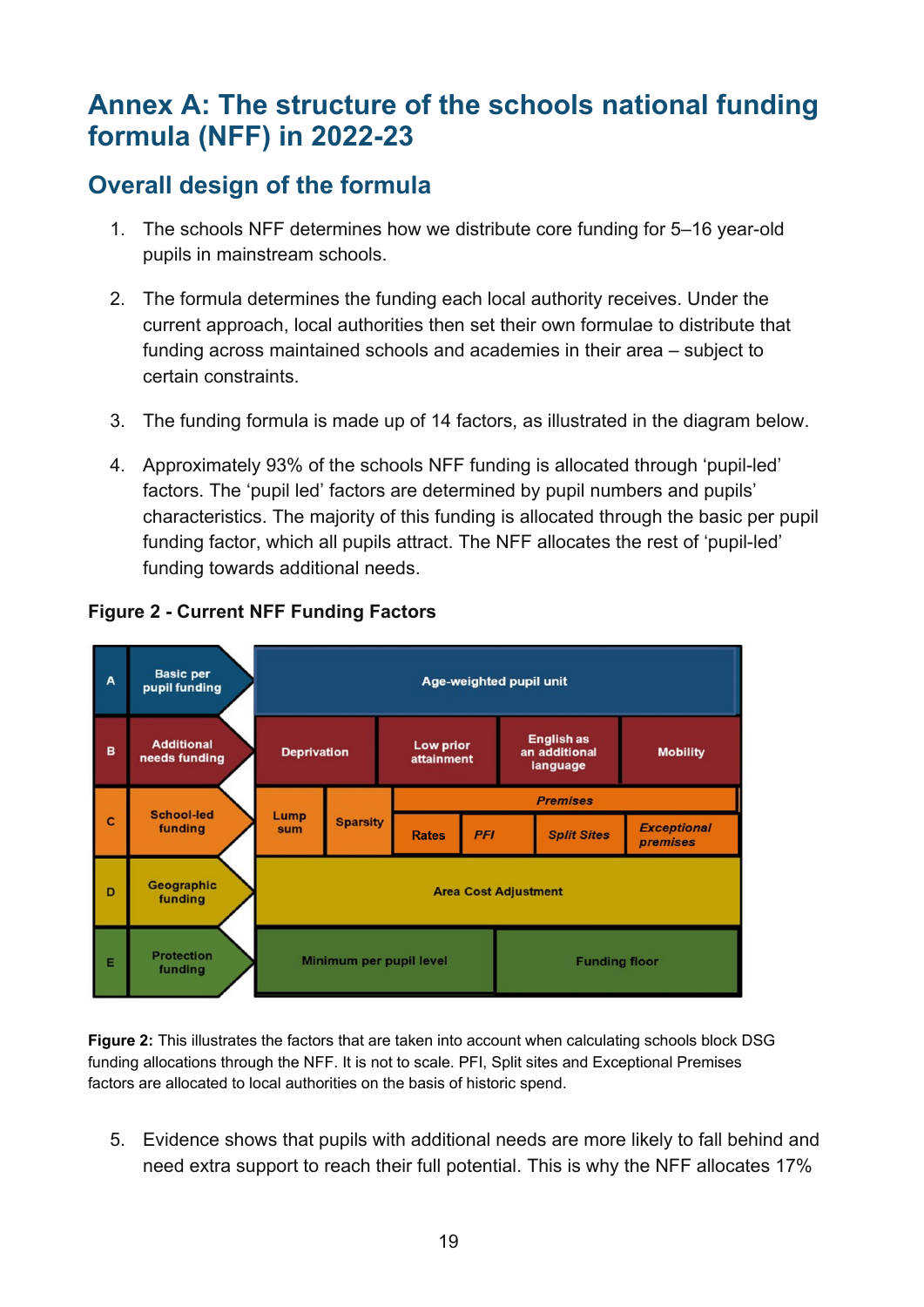of all funding through additional needs factors based on deprivation, low prior attainment, English as an additional language and mobility.

- 6. Pupils attract funding for all the factors for which they are eligible. A pupil currently eligible for FSM attracts the amount provided through the FSM factor as well as the amount through the FSM Ever 6 factor. This also applies for children with any combination of multiple additional needs. That is not intended to imply that all such funding should be dedicated to the pupil who attracts it. An individual child who attracts deprivation funding, for example, may need more, or less support than the sum that they attract in the NFF. Rather, these additional needs factors are predominantly "proxy" factors, using the overall incidence of particular pupil characteristics to identify how much additional funding a school is likely to need, in total.
- 7. 'School-led' funding is allocated through various factors according to a school's characteristics. All schools attract a lump sum of £121,300. Small and remote schools attract additional support through the sparsity factor. Other school-led funding reflects costs associated with a school's premises and overheads through four separate factors: rates, split sites, private finance initiative (PFI) and exceptional circumstances.
- 8. An area cost adjustment (ACA) is applied as a multiplier to formula allocations to reflect higher costs in some parts of the countries, due to differences in salary costs.
- 9. Finally, the formula offers two different forms of protections for schools:
	- The minimum per pupil level guarantees a minimum amount of funding for every pupil. Any school whose formula allocation is below the minimum per pupil level receives a top up to the minimum levels.
	- The funding floor protects schools from year-on-year funding decreases, by ensuring a minimum increase in pupil-led funding per pupil compared to the previous year.
- 10. The following sections give more detail on the design of the individual factors within the schools NFF

# **Pupil led factors**

#### **Basic per pupil funding**

11. 75.4% of the schools NFF is allocated through the basic per pupil funding, which every pupil attracts. The amount varies by age. In the 2022-23 NFF pupils in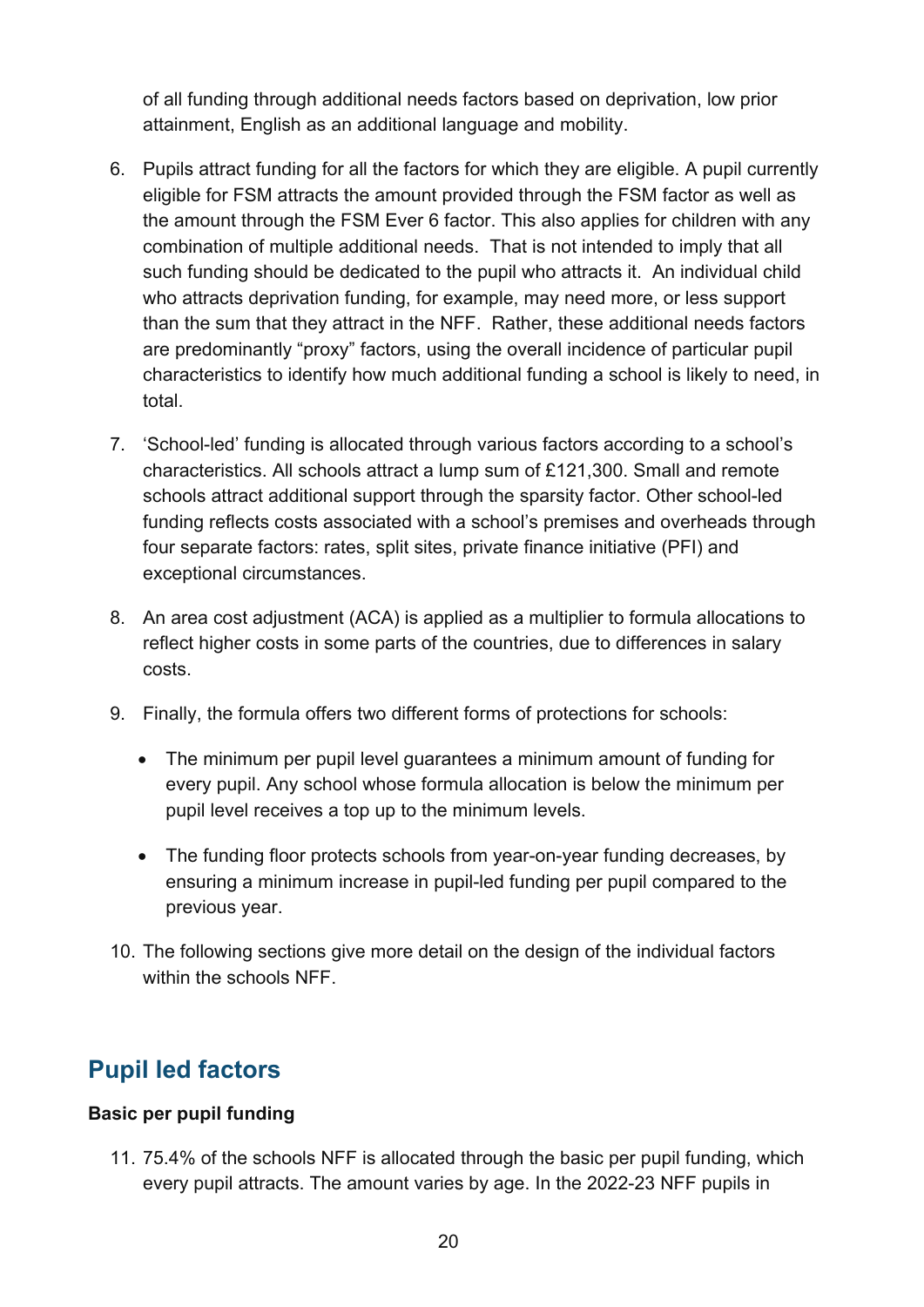reception to year 6 attract £3,217; pupils in year 7 to year 9 attract £4,536, and pupils in year 10 and 11 attract £5,112.

## **Additional needs factors**:

#### **Deprivation**

- 12. The NFF allocates 9.1% of all its funding to deprived pupils. Pupil deprivation is based on three deprivation measures – current Free School Meal (FSM) eligibility, FSM eligibility at any timed in the last 6 years ("FSM6"), and the level of deprivation in the postcode where the pupil lives, which is measured using the Income Deprivation Affecting Children Index (IDACI).
	- o FSM
- 13. Schools attract £470 for all primary and secondary pupils who are eligible for free school meals. This funding is broadly intended to cover the cost of providing free meals for each eligible pupil.
- 14. A pupil is eligible for FSM if they meet the criteria set out in: Free school meals: [guidance for schools and local authorities - GOV.UK \(www.gov.uk\).](https://www.gov.uk/government/publications/free-school-meals-guidance-for-schools-and-local-authorities)
	- o FSM6
- 15. All pupils who are recorded as eligible for free school meals, or who have been at any point in the last six years, attract funding through the "FSM6" factor. Schools attract £590 for each primary pupil and £865 for each secondary pupil eligible for FSM6 funding.
	- o IDACI
- 16. The NFF allocates 3.7% of its funding to pupils eligible for IDACI funding. This funding is based on the IDACI 2019 area-based index measuring the relative deprivation of Lower-layer Super Output Areas (LSOAs). For the NFF, the IDACI ranks are divided into seven bands A to G, with A representing the most deprived areas and G the least deprived. Additional funding is targeted towards pupils in bands A-F, with more funding directed to pupils in the more deprived bands<sup>4</sup>.
- 17. The IDACI bands are set out in the table below.

<span id="page-20-0"></span><sup>&</sup>lt;sup>4</sup> The boundaries of these bands are based on the proportions of LSOAs (small areas) in each band and are defined by rank.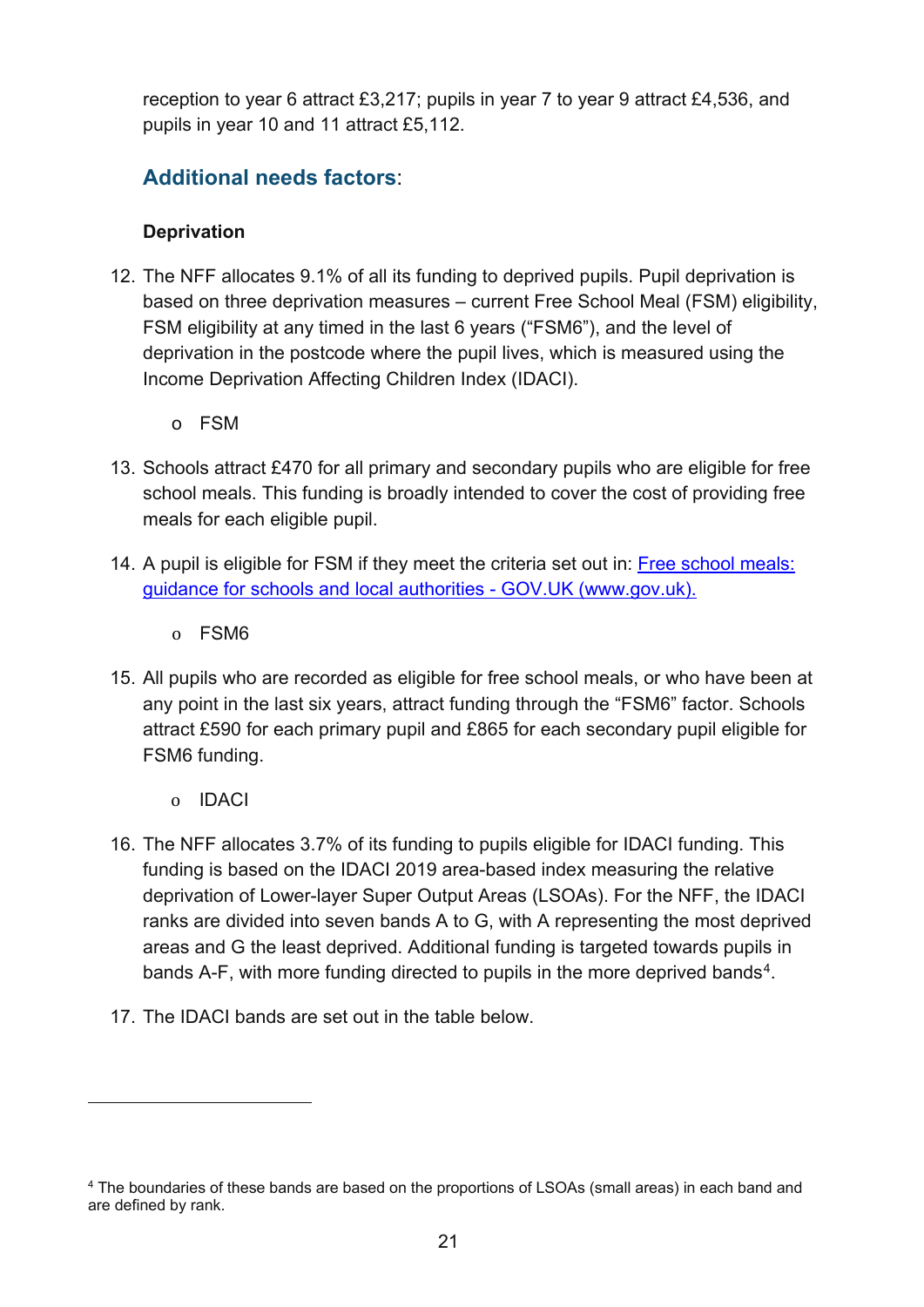| <b>Band</b>                            | A    | в    | C    | D    | Е    | F    | G     |
|----------------------------------------|------|------|------|------|------|------|-------|
| Proportion<br>of LSOAs in<br>each band | 2.5% | 5%   | 5%   | 5%   | 10%  | 10%  | 62.5% |
| Primary unit<br>value                  | £640 | £490 | £460 | £420 | £270 | £220 | £0    |
| Secondary<br>unit value                | £890 | £700 | £650 | £595 | £425 | £320 | £0    |

18. The table shows that 2.5% of LSOAs are placed in IDACI band A which attracts the highest funding, 5% in IDACI band B attracting the second highest level of funding, and so forth. 62.5% of LSOAs are in band G which does not attract any additional funding.

#### **Low Prior Attainment**

- 19. We are allocating 6.7% of the NFF in respect to pupils with low prior attainment (LPA).
- 20. Primary school pupils who have not achieved the expected level of development in the Early Years Foundation Stage Profile assessment (EYFSP) and secondary pupils who have not achieved the expected standard in Key Stage 2 at either reading, writing or maths attract £1,130 and £1,710 respectively<sup>[5](#page-21-0)</sup>.

#### **English as an additional language**

- 21. The pupils eligible to attract funding through the NFF English as an additional language (EAL) factor are those recorded as having entered state education in England during the last three years, and whose first language is not English. 1.1% of the NFF is allocated through the EAL factor.
- 22. Schools attract £565 for all EAL-eligible primary pupils, and £1,530 for all EALeligible secondary pupils.

#### **Mobility**

<span id="page-21-0"></span><sup>&</sup>lt;sup>5</sup> For 2020 where these assessments have been cancelled, schools are allocated funding based on the previous year's results.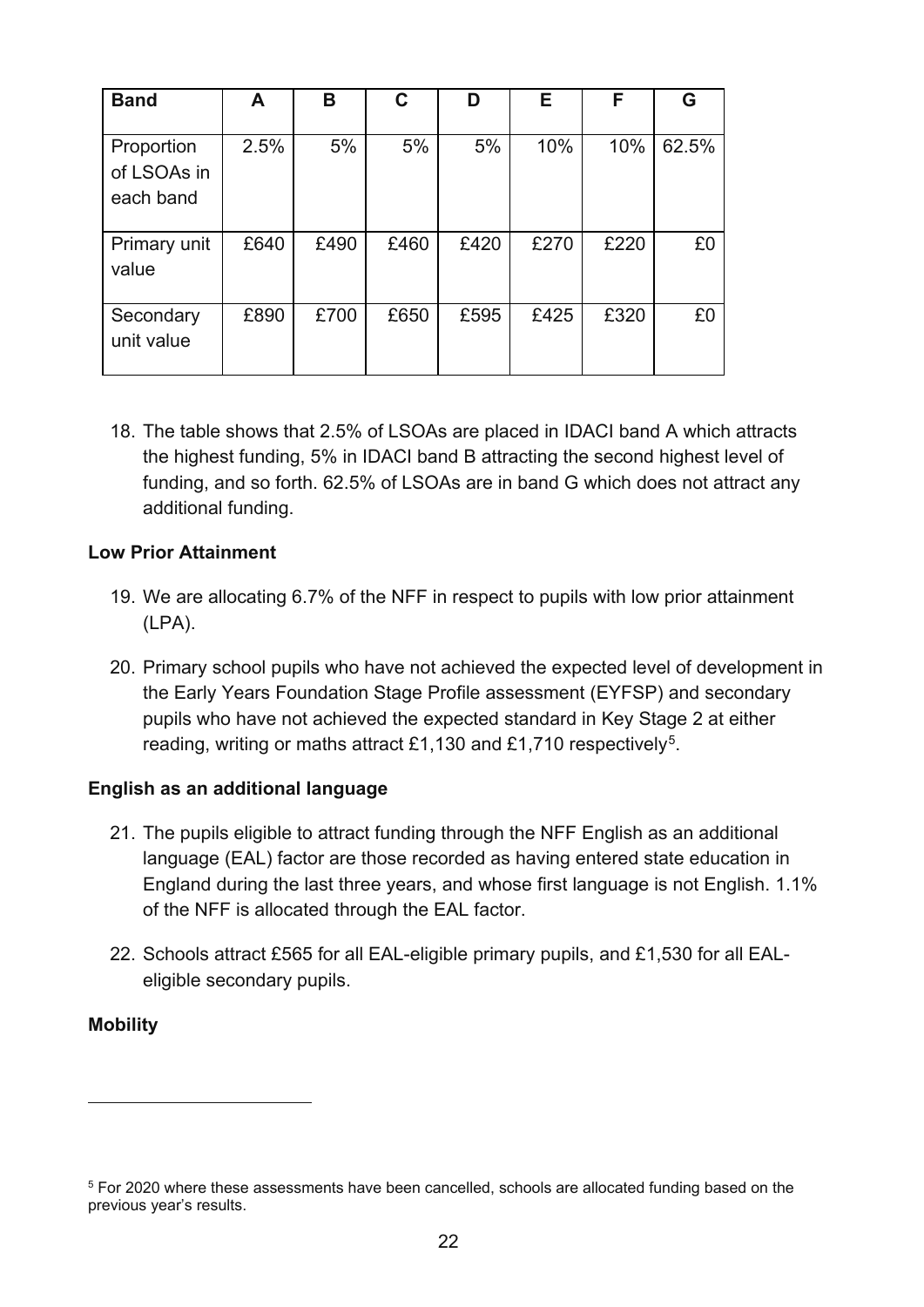- 23. 0.1% of the total NFF funding goes to pupils eligible for mobility funding.
- 24. The mobility factor supports schools in which a significant proportion of pupils join the school part way through the year.
- 25. Pupils are classed as mobile if they joined the school at a 'non typical' date within the last three years. Schools attract £925 for eligible primary pupils, and £1,330 for eligible secondary pupils, above a threshold of 6% of the schools' pupil numbers (i.e., where more than 6% of a school's pupil are classified as mobile).

## **School-led factors**

#### **Lump Sum**

26. Every school attracts a lump sum of £121,300 through the NFF irrespective of its size or phase. The total spend on the lump sum represents 6.4% of the NFF.

#### **Sparsity funding**

- 27. 0.2% of the NFF is allocated through the sparsity factor, for small and remote schools.
- 28. Eligibility for sparsity funding depends on the distance the pupils living closest to the school would have to travel to their next nearest school, and the average number of pupils per year group.
- 29. A school is eligible for sparsity funding if:
	- For all the pupils for whom it is the nearest "compatible" school<sup>[6](#page-22-0)</sup>, the average distance from the pupils' homes to the second nearest compatible school is above the relevant distance threshold. From 2022-23 these distances are measured using road distance measures. The main distance thresholds are 3 miles for secondary schools and 2 miles for all other schools, with the distance threshold taper set at 20% below each threshold (2.4 miles at secondary, 1.6 miles for other schools).
	- The average year group size is below the appropriate year group threshold. This threshold is 21.4 for primary schools, 69.2 for middle schools, 120 for secondary schools and 62.5 for all-through schools.
- 30. Primary schools qualifying attract up to £55,000 and all other schools up to £80,000. Schools with a lower number of pupils attract a higher amount than those

<span id="page-22-0"></span> $6$  A compatible school means one of the relevant phases which a pupil could attend. Selective grammar schools are not considered when identifying the second nearest compatible school, but faith schools are included.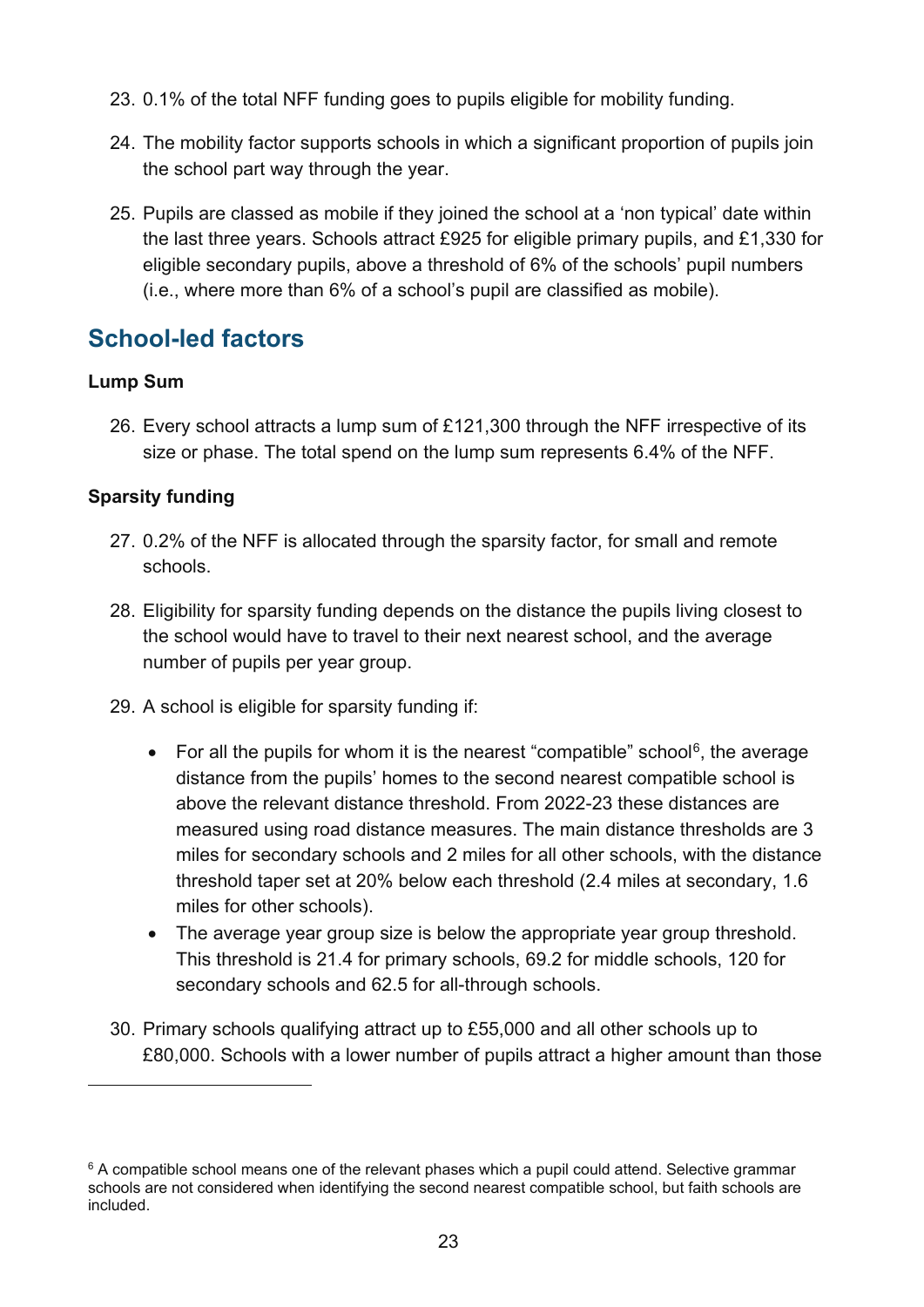closer to the year group threshold. In addition, schools with a sparsity distance between the distance threshold taper and main distance threshold will attract some sparsity funding – tapered by both size and how far away from the main distance threshold they are. Of two schools of the same size, one closer to the main threshold would receive more. The distance threshold taper mitigates the risk of year-on-year fluctuations in sparsity eligibility having a significant impact on a school's sparsity funding.

#### **Premises**

- 31. The NFF allocates funding to reflect the costs associated with a school's premises and overheads.
	- o Rates
- 32. From 2022-23, the payment of business rates will be centralised, with ESFA paying rates directly to billing authorities on behalf of schools. Local authorities will no longer be allocated funding for business rates, to meet the real costs of schools. Notional rates funding allocations will continue to feature in NFF allocation publications for local accounting purposes.
	- o PFI
- 33. The Private Finance Initiative (PFI) factor is funded on the basis of a local authorities' previous year's spending. Every year, we uprate this funding in line with the RPIX measure of inflation, to reflect most PFI contracts.
	- o Split Sites
- 34. This is intended to recognise the additional costs that schools that are spread over more than one site can face. Local authorities receive funding for the split site factor on the basis of spend in the previous year.
	- o Exceptional Circumstances
- 35. The exceptional circumstances factor is included in the formula so that, where local authorities have had approval from ESFA to direct additional funding to a small number of schools with significant additional premises costs, this is taken into account when determining their funding. Local authorities receive funding for this factor on the basis of their spend in the previous year.

#### **Growth funding**

36. In addition to the core funding allocated through the NFF, we also provide growth funding to local authorities to manage increases in pupil numbers. The NFF operates on a lagged funding basis whereby schools receive funding in a given year based on pupil numbers from the year before. Local authorities can use the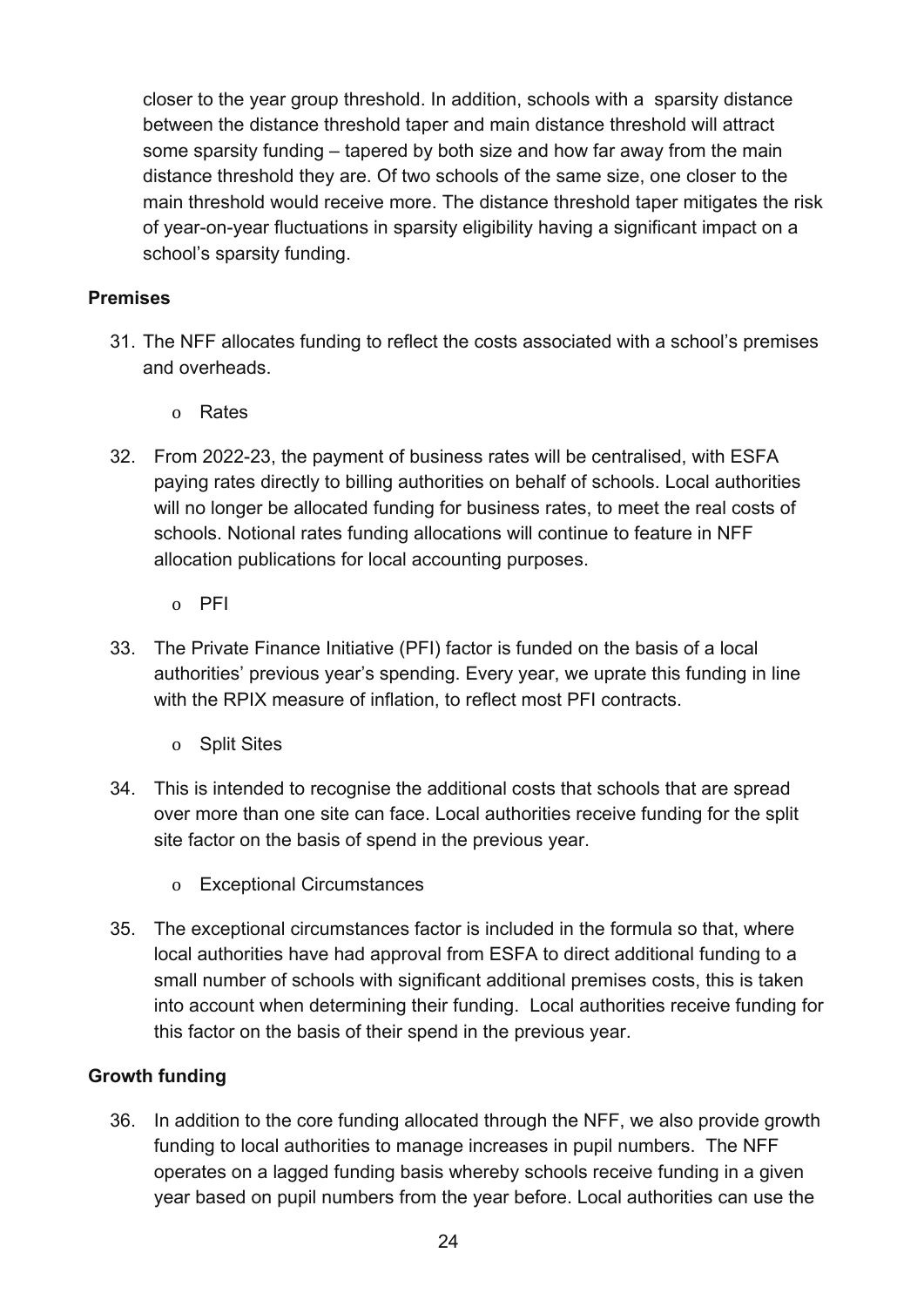growth funding they are allocated to support schools to manage an increase in pupil numbers before the lagged funding system has caught up.

- 37. Growth funding is distributed based on the actual growth that local authorities experience for each year. It is based on the observed differences between the primary and secondary number on roll in each local authority between the most recent October pupil census, and the census in the previous October.
- 38. Local authorities' growth funds can only be used to:
	- support growth in pre-16 pupil numbers to meet basic need.
	- support additional classes needed to meet the infant class size regulation.
	- meet the revenue cost of new schools.

## **Area Cost Adjustment**

- 39. The area cost adjustment (ACA) in the schools NFF reflects variations in labour market costs across the country by taking into account the general labour market trends and the particular salary variations in the teaching workforce.
- 40. It is a combination of:
	- a. A teacher pay cost adjustment, to reflect the differences in the basic pay ranges between the four regional pay bands for teachers and
	- b. A general labour market (GLM) cost adjustment, to reflect geographical variation in wage costs for non-teaching staff.
- 41. The NFF's ACA is calculated for each local authority by:
	- a. Weighting the relevant teacher-specific cost adjustment in line with the national proportion of spend on teaching staff in mainstream schools (54.2%).
	- b. Weighting the relevant GLM labour cost adjustment in line with the national proportion of spend on non-teaching staff in mainstream schools (27.7%).
- 42. Nationally the ACA ranges between 1.00 and 1.19. Some local authorities those that are partly in 'London Fringe' areas – contain both districts that receive an ACA, and districts that do not. Whether schools in these local authorities receive an uplift will depend on the local district area in which the school is located.

## **Protective elements of the NFF**

#### **Minimum per pupil levels**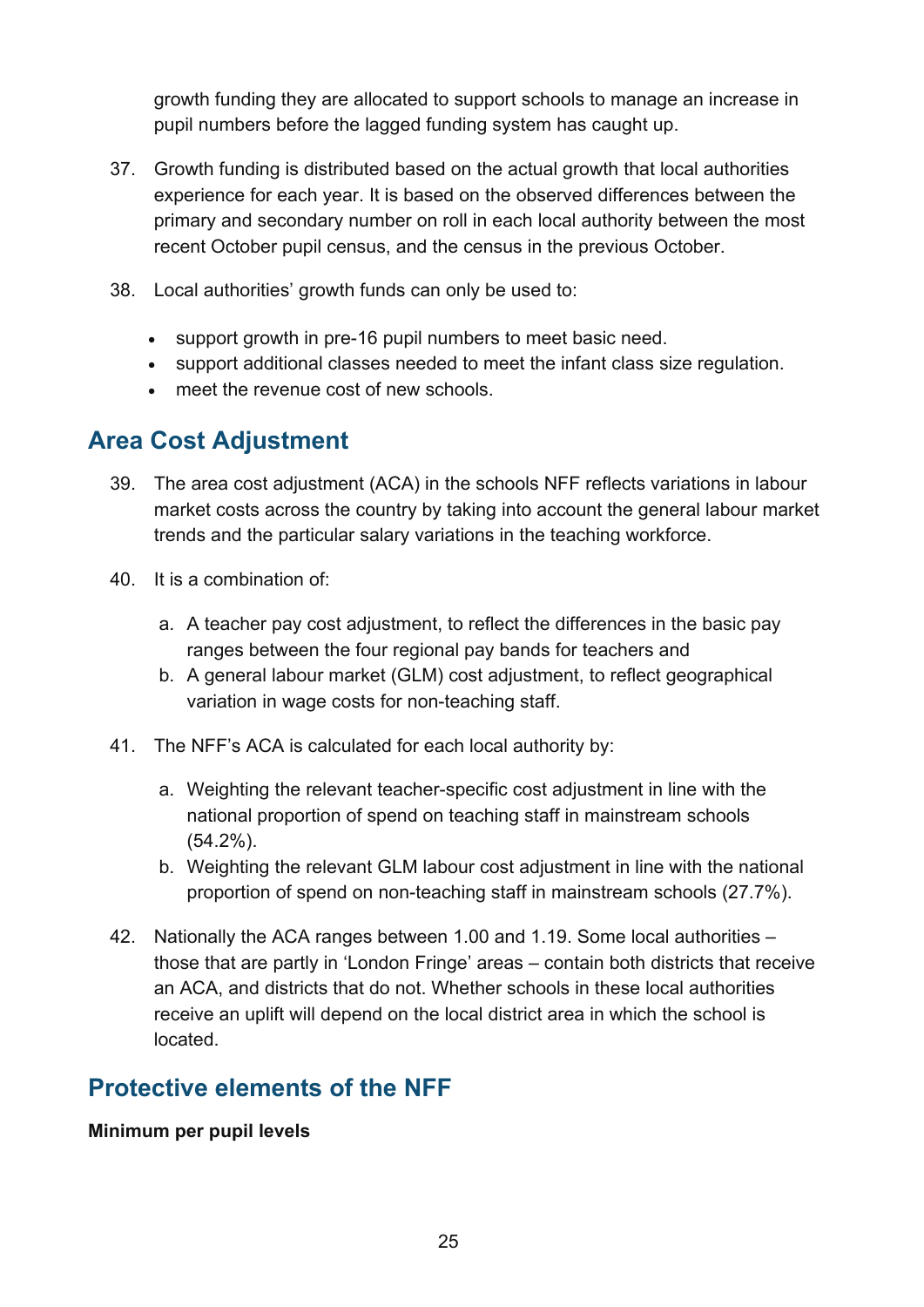- 43. The minimum per pupil level (MPPL) guarantees a minimum amount of funding for every pupil. Any school whose formula allocation is below the MPPL receives a top up to the minimum levels.
- 44. The MPPL varies from school to school depending on the year groups they have. The unit values per year group are £4,265 for primary year groups, £5,321 for KS3 and £5,831 for KS4.[7](#page-25-0) Each school's MPPL is calculated as a weighted average of the number of year groups they have.
- 45. This means that the MPPL is £4,265 for primary schools, and £5,525 for secondary schools with year groups 7 to 11. And for middle schools and allthrough schools, an MPPL is set based on the specific year groups that they educate.
- 46. The MPPL values are compulsory in LA funding formulae, which determine actual funding allocations for maintained schools and academies. Academy trusts have flexibilities over how the funding they are allocated in respect of their individual academies is then distributed across academies in their trust. This means that, in some cases, an academy could receive a lower per-pupil funding amount than the MPPL value. This may reflect, for example, activities that are paid for by the trust centrally, rather than by individual academies.

#### **The funding floor**

- 47. The funding floor ensures that a school's funding is protected year on year, and that all schools attract a minimum uplift to their pupil-led per pupil funding even where the core formula factors indicate that their funding should be lower.
- 48. In 2022-23, the formula ensures that all schools attract an increase of at least 2% in pupil-led funding per pupil compared to 2021-22.
- 49. LA funding formulae must include a minimum funding guarantee (MFG), that provides a similar protection to the funding floor. In 2022-23, the MFG can be set between 0.5% and 2%.

<span id="page-25-0"></span><sup>&</sup>lt;sup>7</sup> These funding levels includes £180 for primary year groups and £265 for secondary year groups added to the grant in 2021-22 to reflect the rolling in of previous pay and pensions grants into the NFF.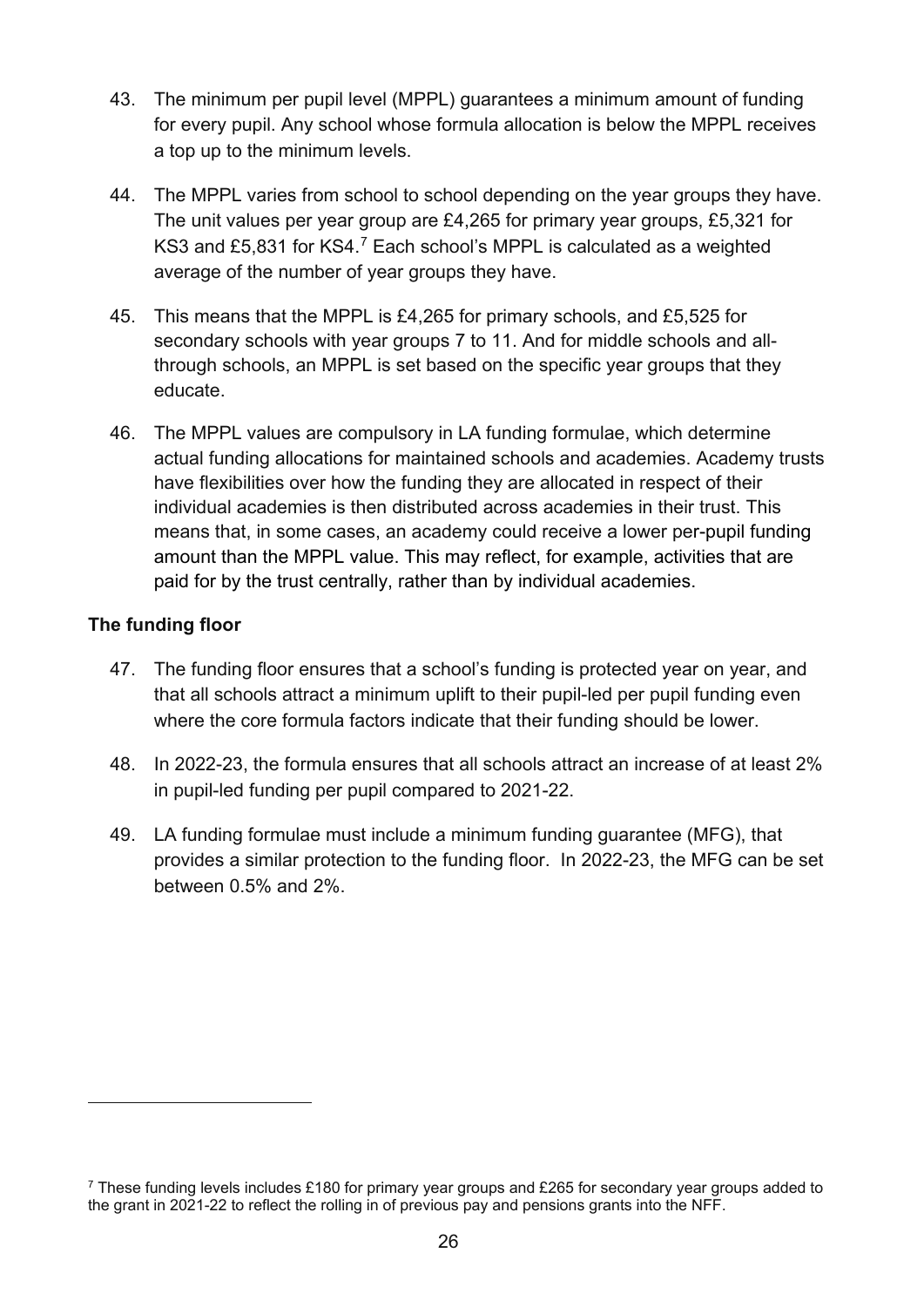# <span id="page-26-0"></span>**Annex B: The structure of the high needs national funding formula (NFF) in 2022-23**

# **Overall design of the formula**

- 1. The high needs national funding formula (NFF) has been used to allocate high needs funding to local authorities since 2018-19. This funding supports provision for children and young people with special educational needs and disabilities (SEND) from ages 0-25 years. It also supports alternative provision (AP) for pupils of compulsory school age who, because they have been excluded or suspended, or because of illness or other reasons, cannot receive their education in mainstream or special schools.
- 2. The formula consists of 12 factors designed to indicate the level of need within a local authority. These can be seen in figure 3 below. The formula factors have been chosen to capture both the nature of the local SEND system (reflecting local circumstances, for example the number of special schools in the area) and the characteristics of the children and young people living in the area.



#### <span id="page-26-1"></span>**Figure 3** – the structure of the high needs NFF

3. The basic entitlement factor and the historic spend factor are designed to reflect aspects of the local SEND system. The basic entitlement factor gives a set amount of funding (£4,660) per-pupil based on the number of pupils in special schools (including those in independent special schools), performing the same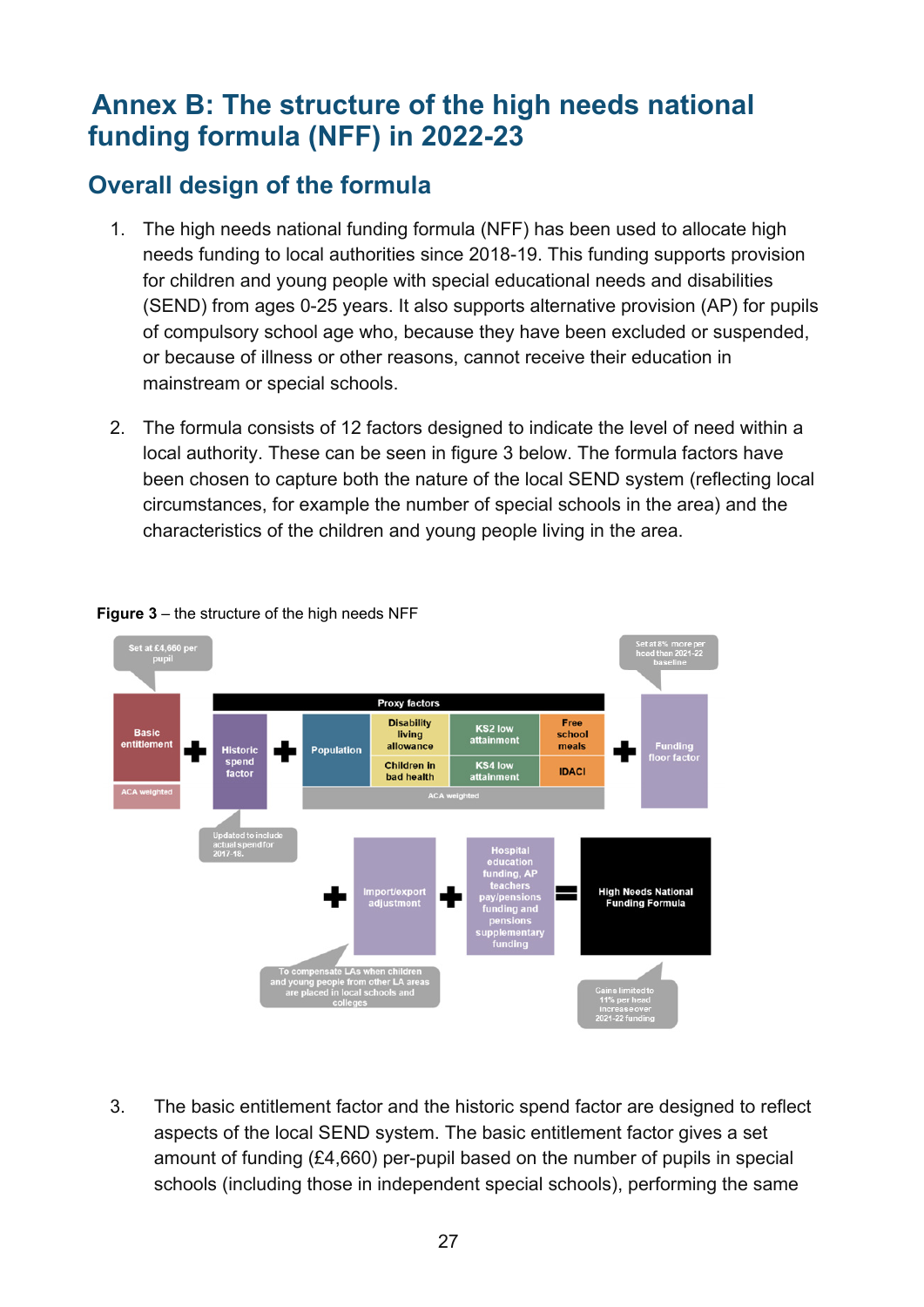role as its counterpart within the mainstream schools NFF. The historic spend factor provides every local authority with a set percentage (50%) of their 2017-18 spending on high needs to reflect past spending patterns, given the constraints that the local demand for and supply of provision will continue to place on future spending. As explained in paragraph 33 above, we have updated the historic spend factor for 2022-23 to use authorities' actual spend from 2017-18 (outturn data).

- 4. The proxy factors within the formula reflect the characteristics of the population within a local authority. We use proxy factors in the high needs NFF rather than prevalence of SEND or levels of education health and care plans (EHCPs) in each local authority. The population factor sets out the number of children and young people aged 2-18 living within a local area, and the 6 SEND and AP proxy factors allocate funding more specifically based on levels of attainment, deprivation and health/disability.
- 5. The weightings for each of these factors differ depending on whether the formula is providing a local authority with funding for SEND, AP or both. The weightings in each case, which are the same in the 2022-23 formula as in previous years, can be seen in figure 4 below.

| <b>Proxy</b><br>factor type | <b>Proxy</b><br>factor    | <b>SEND</b><br>weighting<br>(90%) | <b>AP</b><br>weighting<br>(10%) | <b>Combined</b><br>weighting |
|-----------------------------|---------------------------|-----------------------------------|---------------------------------|------------------------------|
| Population                  | Population<br>factor      | 50%                               | 50%                             | 50%                          |
| Deprivation                 | <b>FSM</b>                | 8.33%                             | 25%                             | 10%                          |
| factors                     | <b>IDACI</b>              | 8.33%                             | 25%                             | 10%                          |
| Health and<br>disability    | Children in<br>bad health | 8.33%                             | 0%                              | 7.5%                         |
| factors                     | <b>DLA</b>                | 8.33%                             | $0\%$                           | 7.5%                         |
| Low<br>attainment           | KS2 low<br>attainment     | 8.33%                             | 0%                              | 7.5%                         |
| factors                     | KS4 low<br>attainment     | 8.33%                             | 0%                              | 7.5%                         |

#### **Figure 4** – factor weightings in the high needs NFF

- 6. Further information on the factors within the high needs NFF can be found in the high needs NFF technical note<sup>8</sup>.
- 7. During February and March 2021, we held a consultation as a first stage of a longer term review of the high needs funding formula, inviting views both on

<span id="page-27-0"></span><sup>8</sup> [National funding formula tables for schools and high needs: 2022 to 2023 - GOV.UK \(www.gov.uk\)](https://www.gov.uk/government/publications/national-funding-formula-tables-for-schools-and-high-needs-2022-to-2023)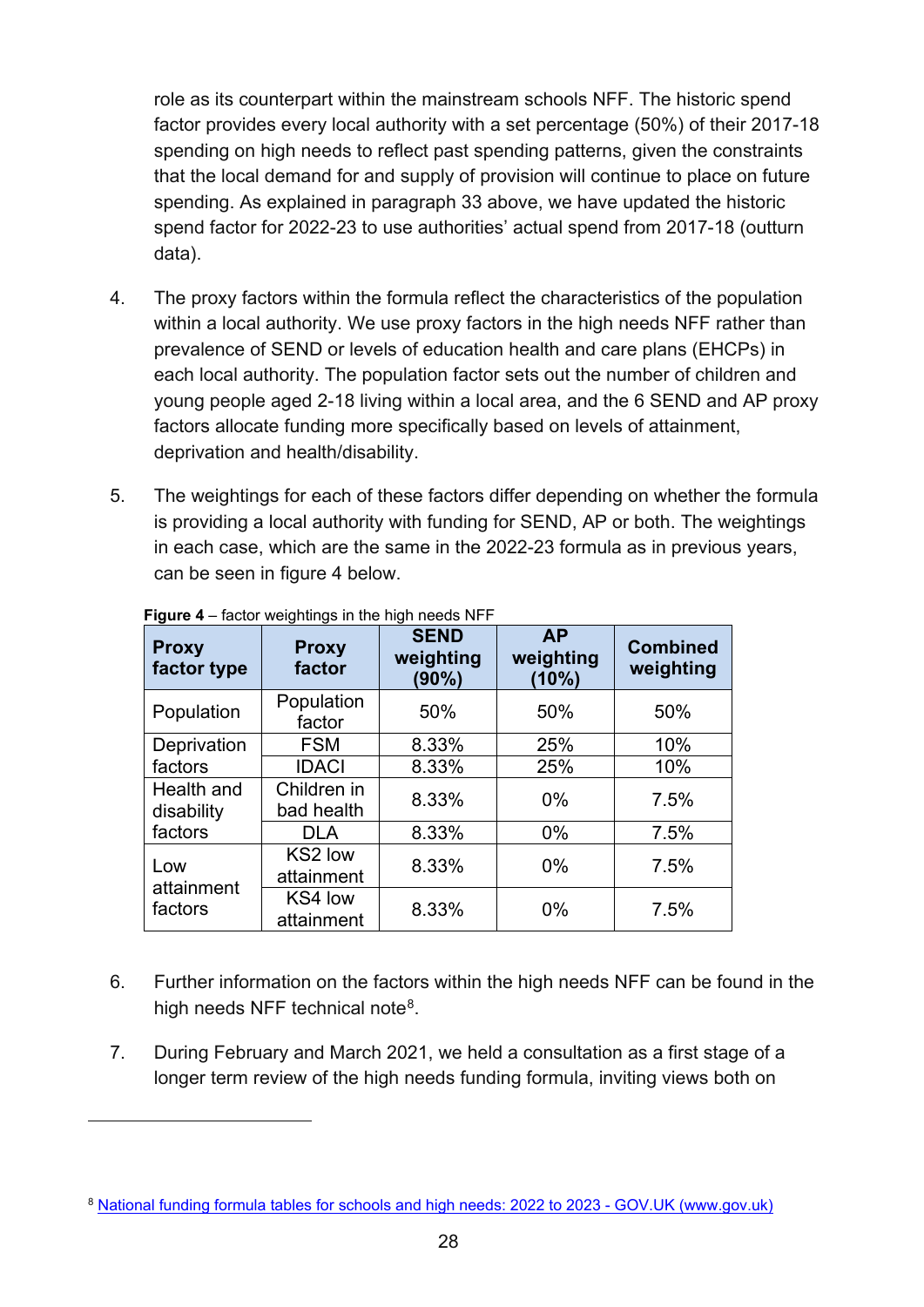changes to the funding formula for 2022-23 and on more substantial changes that could be made in future years, following the next stage of the formula review. The changes arising from this consultation for the 2022-23 high needs allocations are outlined below and in the consultation response at Annex C.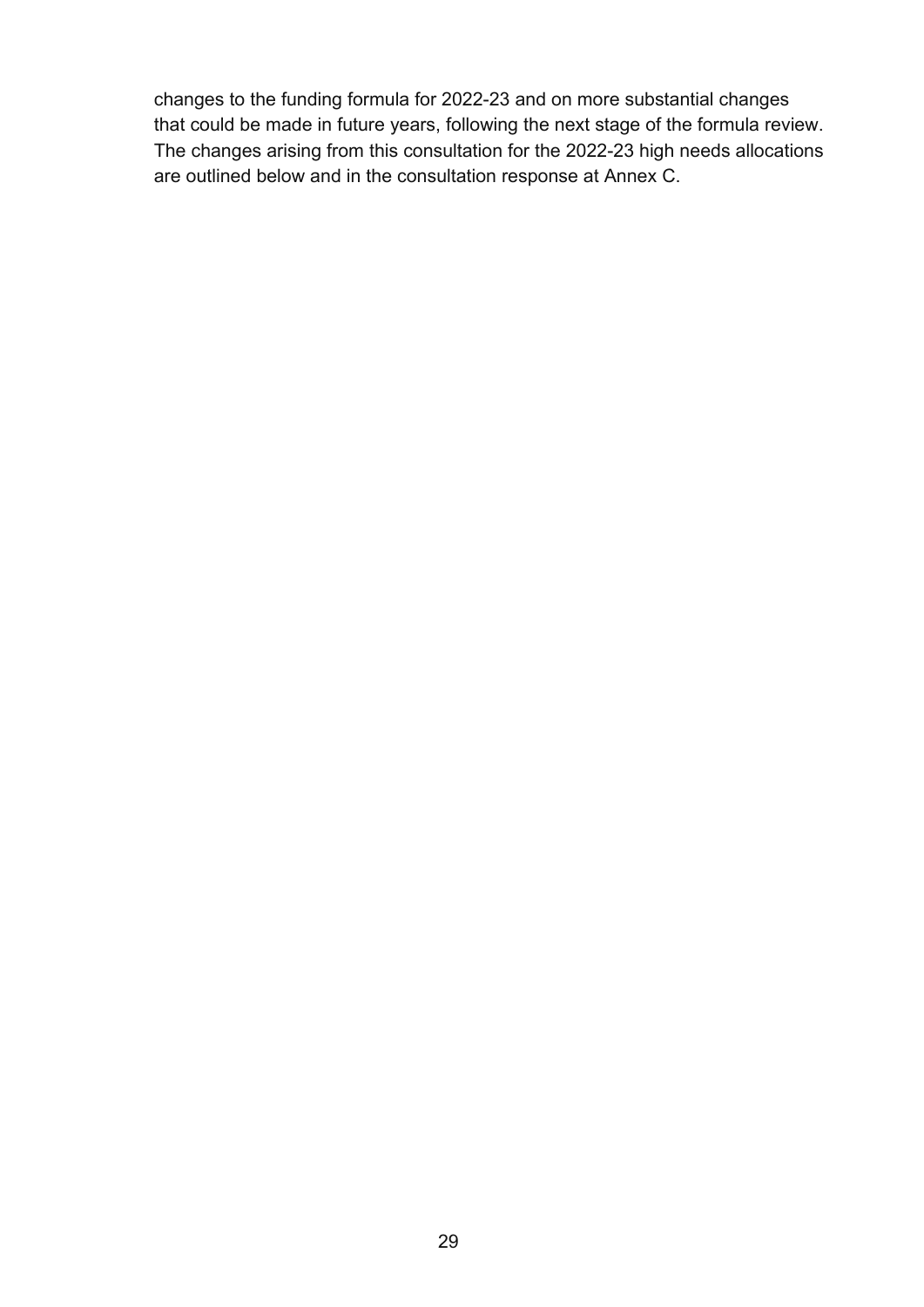# <span id="page-29-0"></span>**Annex C: Initial government response to consultation on the review of national funding formula for allocations of high needs funding to local authorities: changes for 2022-23.**

# **Introduction**

- 1. On  $8<sup>th</sup>$  February 2021, we launched a consultation that formed the first stage of the high needs national funding formula (NFF) review.
- 2. We asked six questions on:
	- How we use historic levels of local authority expenditure in the funding formula
	- Attainment data used in the funding formula
	- Proxy factors for special educational needs and disabilities (SEND) and alternative provision (AP)
- 3. This is the government's initial response to this consultation and briefly sets out our consultation proposals; the responses received to these, providing a questionby-question analysis; and the decisions made, taking into account these responses. This initial consultation analysis, and government response, focuses on the changes which we are taking forward for the high needs NFF in 2022-23. The high needs funding allocations for 2022-23 can be accessed [here.](https://www.gov.uk/government/publications/dedicated-schools-grant-dsg-2022-to-2023)
- 4. The responses received to the consultation question on the SEND and AP proxy factors are **not** covered in this publication as we are not introducing any changes to the 2022-23 high needs NFF. We will publish our response to these questions at a later date.

## **Responses received**

5. We received a total of **688 responses** to the high needs NFF consultation. The largest proportion of responses received was from mainstream maintained schools and academies (41%), followed by local authorities (26%) and multi academy trusts (9%). A full breakdown of respondents' organisations can be viewed in figure 5 below.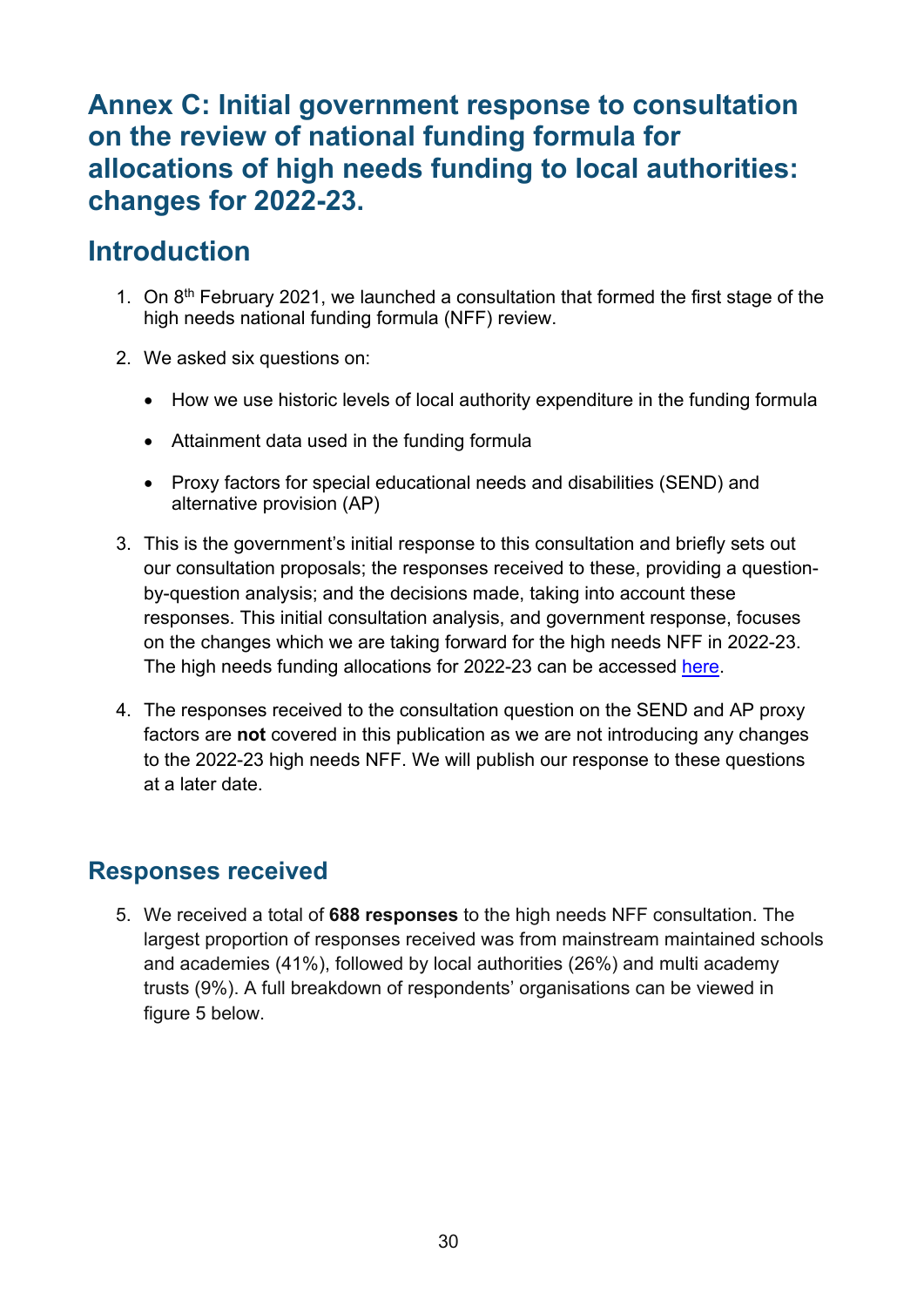

**Figure 5:** respondents to the high needs consultation grouped by organisation

- 6. Geographically, respondents were located in 139 different local authorities and district councils. There were only 15 authorities in which no respondents identified themselves. Respondents within some authorities, however, provided more responses than in others. The local authorities that respondents were most commonly located within were Kingston upon Hull (56), then Wiltshire (41) and Salford (35).
- 7. All 688 respondents answered questions 1-4 on the historic spend factor reform proposals and the low attainment factor. 472 respondents (69%) also provided an answer to question 5 which requested suggestions for new SEND proxy factors. Question 6, which related to the equalities impact of the proposals, received 235 comments – however many of these were general comments rather than those relating specifically to our proposals.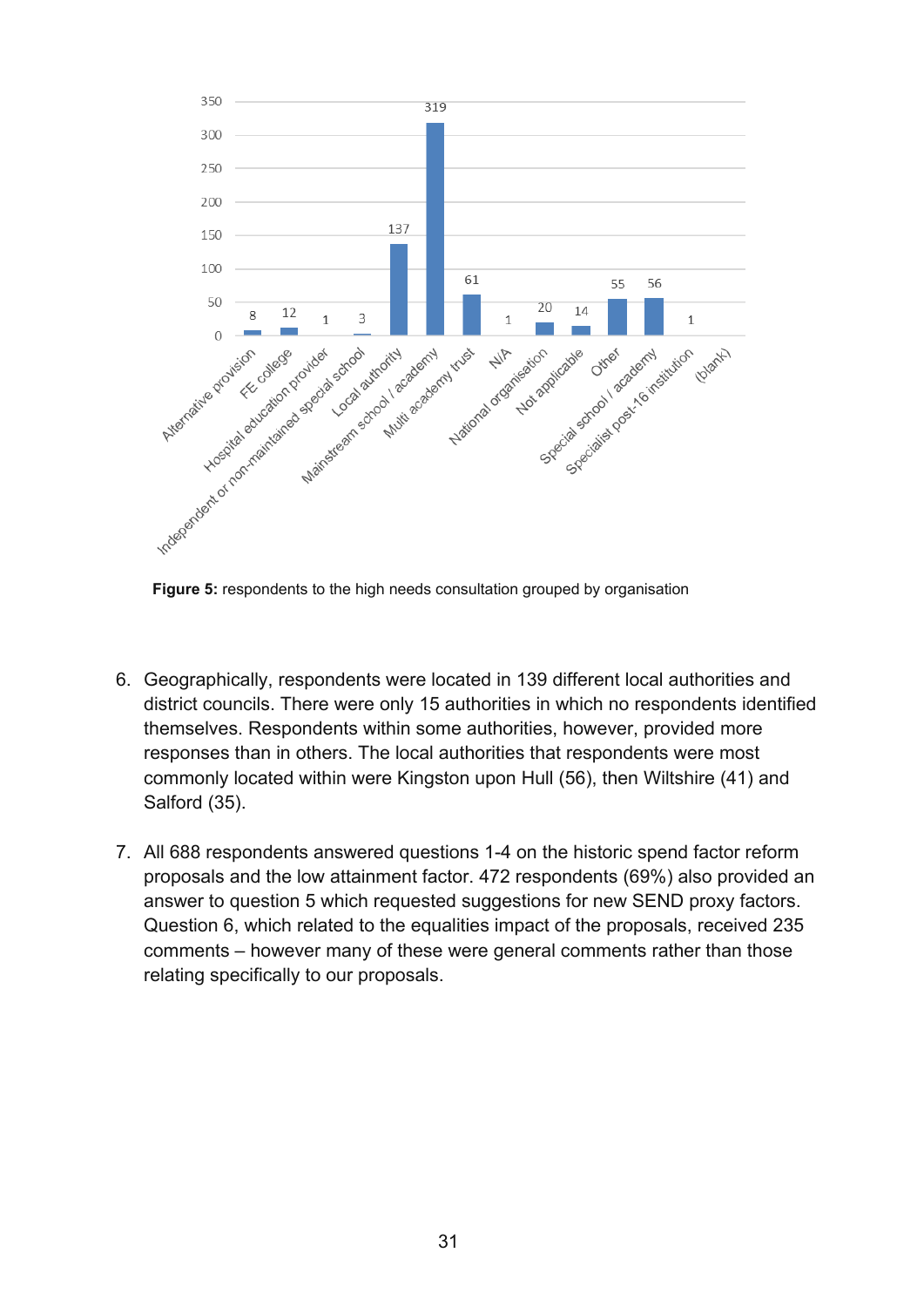# **How we use historic levels of local authority expenditure in the funding formula**

## **Summary of consultation proposals**

- 8. The historic spend factor in the high needs NFF is included the high needs NFF to reflect the fact that the demand for SEND and AP provision varies considerably between areas because of local factors that are outside the direct control of local authorities, and which are difficult for local authorities to influence quickly. Since the introduction of the high needs NFF in 2018-19 we have calculated this lump sum element based on 50% of each local authority's planned expenditure on high needs in 2017-18. This planned expenditure was reported by authorities for the purpose of establishing a baseline. We have kept this as a flat-cash amount to reduce its influence in the formula over time: the weighting of the factor within the formula has reduced by 10 percentage points from 44% of funding in 2018-19 to 34% in the 2021-22 formula.
- 9. We now have access to local authorities' actual expenditure on high needs from the 2017-18 financial year. In some cases, the actual expenditure varied significantly from the planned expenditure baseline we have used for the calculation of the historic spend factor.
- 10.In the consultation we proposed to replace the current lump sum included in the formula calculation with an amount calculated on the basis of actual expenditure in 2017-18. We believe that this would be a better representation of the historic pattern of expenditure in a local authority, and thus act as a better proxy for local factors outside the authorities' direct control. We also highlighted that we do not intend to update the factor on a regular basis, as this could provide perverse incentives for authorities to spend more. Question 1 in the consultation covered this topic.
- 11.As a result of significant high needs funding increases over the past two years, and keeping the factor at the same cash level, the weighting of this factor within the formula has reduced. This reduction has been rapid, and the extent of the reduction in this proportion may be greater than the extent to which some authorities have been able to make changes to influence their historic spending patterns. As well as considering a move from using data on planned spend to actual spend we therefore sought views on whether to increase the weighting of the historic spend factor. Question 2 within the high needs NFF consultation covered this topic.
- 12.We are also aware that the use of the historic spend factor is not an ideal longterm solution to high needs funding, as we move further away from the 2017-18 baseline. However, we do recognise that the local patterns of supply and demand for SEND and AP provision can take some years to change. Question 3 in the consultation requested views on the extent to which the high needs funding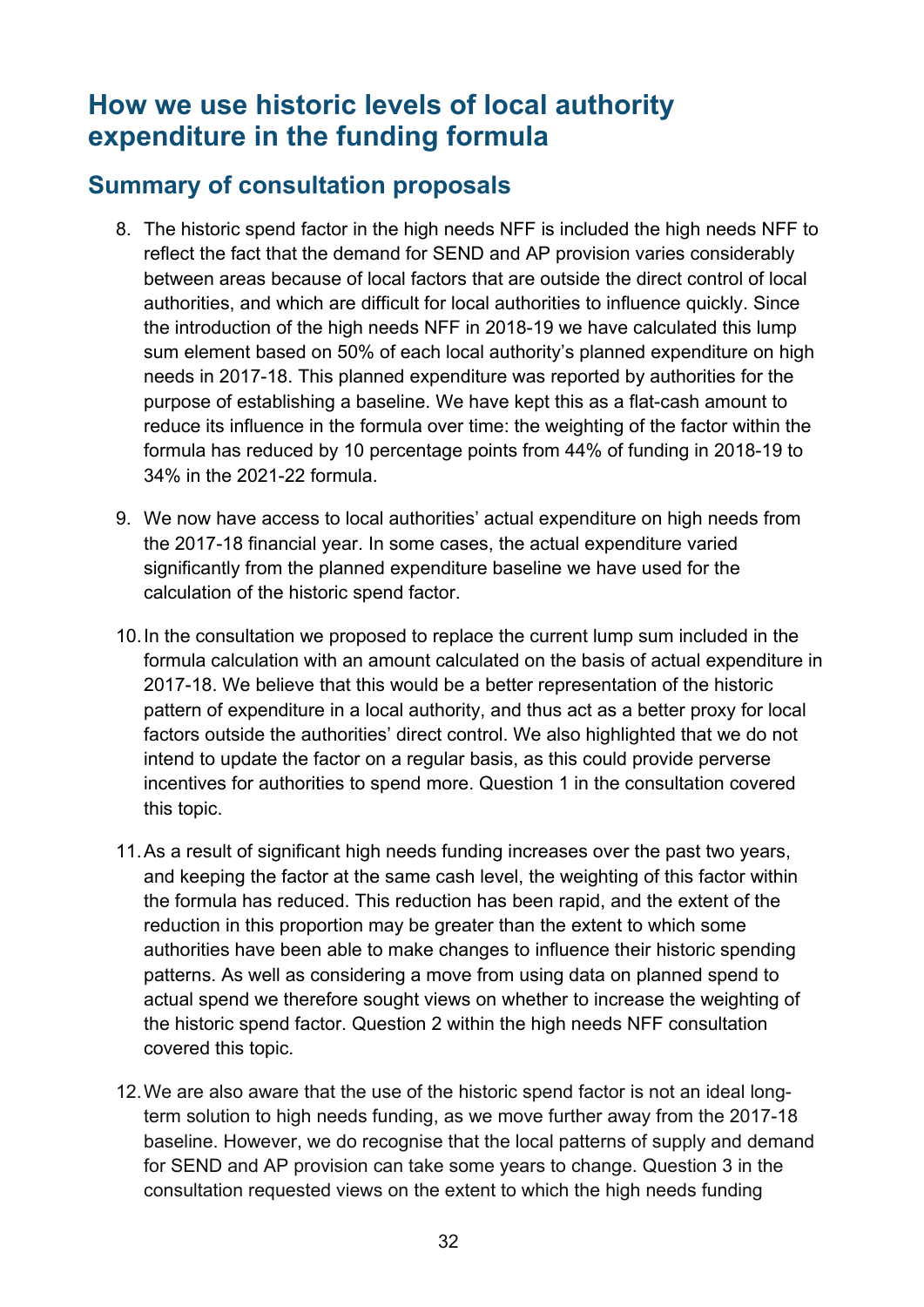formula should reflect the historical patterns of local demand, and how important respondents felt this representation was within the funding formula. It also asked for suggestions for replacements to the historic spend factor.

## **Response to the consultation**

## **Question 1: proposal to use actual expenditure from 2017-18**

**Do you agree that we should replace the current lump sum included in the formula calculation with an amount calculated on the basis of actual local authority expenditure, as reported by each local authority?**

|                 | <b>Total</b> | Percentage<br>of responses |
|-----------------|--------------|----------------------------|
| Agree           | 358          | 52%                        |
| <b>Disagree</b> | 226          | 33%                        |
| Unsure          | 104          | 15%                        |

- 13.All 688 respondents provided an answer to this question. A majority of respondents agreed with our proposal. 54% of local authorities, 50% of mainstream schools / academies, 61% of multi academy trusts, and 54% of special schools / academies agreed with the proposal to update to actual spend.
- 14.We received many comments, with 399 of the 688 responses commenting on this question. The most common comments alongside 'agree' responses were similar to this comment from a local authority finance officer: "actual spend in a year is a more current measure of incidence of SEN in a local area, rather than a budget that was determined in the previous financial year". There was a general consensus that a move to actual spend would make the historic spend factor more representative of actual need, when compared to planned spend from the same year.
- 15.Some respondents raised concerns that the move to actual spend would create a perverse incentive for local authorities to spend more on high needs in future years. We have been clear, however, that we do not intend to update the historic spend factor to use data from a more recent year, since its purpose is to capture historic patterns of spend and provision that take time to change.
- 16.We have therefore decided to move forwards with this proposal to **update the historic spend factor from planned spend in 2017-18 to actual spend in 2017- 18** for the 2022-23 high needs NFF and beyond. This change will ensure the historic spend factor is a better representation of past spending levels when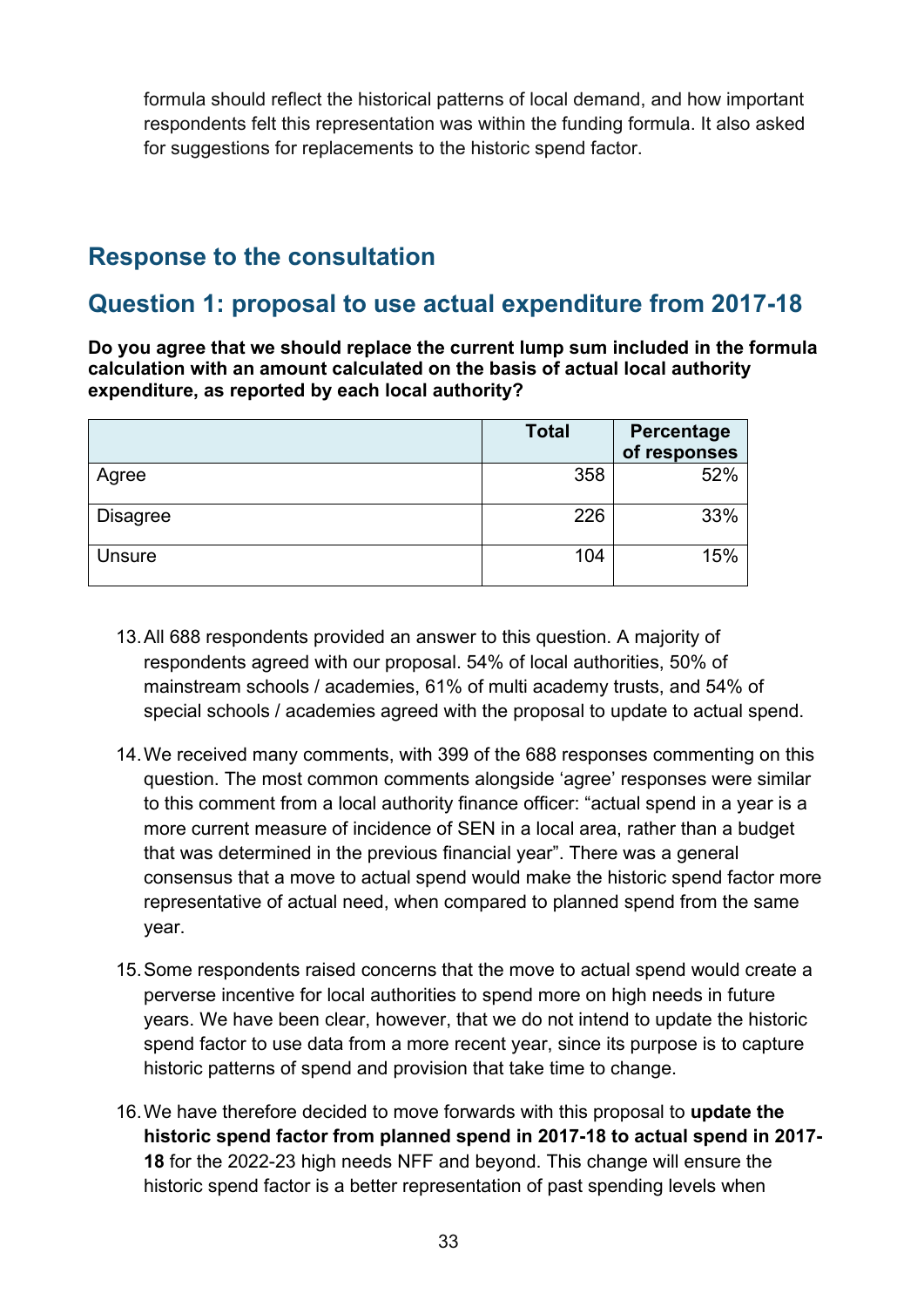compared to the planned spending amounts that we had to use in the initial years of the formula.

## **Question 2: increasing the proportion of actual expenditure from 2017-18**

**Do you think that we should increase the percentage of actual expenditure in 2017- 18 included in the funding formula calculation, or leave it at 50%?**

|             | <b>Total</b> | Percentage<br>of responses |
|-------------|--------------|----------------------------|
| Increase    | 264          | 38%                        |
| Keep at 50% | 102          | 15%                        |
| Decrease    | 191          | 28%                        |
| Unsure      | 131          | 19%                        |

- 17.Again, all 688 respondents answered this question. The option to increase the proportion of actual expenditure proved the most popular response, although responses to this question were more varied than those to question 1, and there was no majority in support of any given option. When considering responses from specific organisations the percentage of those agreeing with the "increase" proposal was; 34% of local authority responses, 40% of mainstream school / academy responses, 25% of multi academy trust responses, and 52% of special school / academy responses. The option to increase the percentage of historic spend within the formula was the most popular for all but four groups; those from multi academy trusts, the single hospital education provider, and those who selected 'other' on average favoured a decrease, and those from post-16 providers favoured remaining at 50%.
- 18.368 respondents provided comments in their responses to Question 2. A common theme among the comments provided by those answering 'increase' was that "historic factors are the most pressing in High Needs Funding, as with the 0-25 profile it can take a generation for costs to exit a system", indicating that it can take several years to change past patterns of expenditure.
- 19.On the other hand, in the comments from those that answered 'disagree', there was a general lack of support for the use of the historic spend factor within the high needs NFF.
- *20.*A further comment made typically by those who favoured a decrease in the percentage was that money through the historic spend factor within the formula reduces the funding that would otherwise go through the other proxy factors,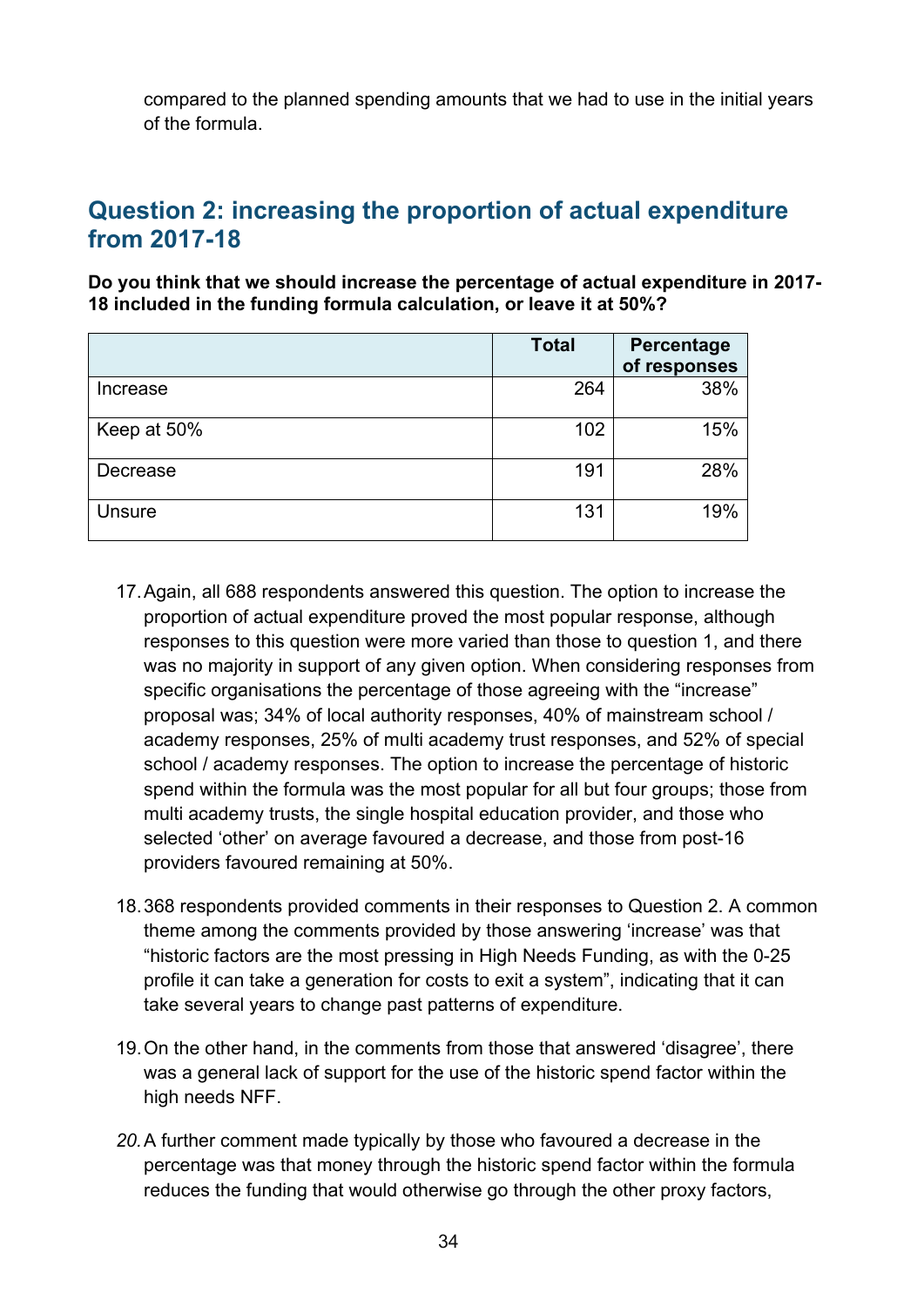which these respondents felt were a better representation of current need. Although we understand this point, and do want to move away from using the historic spend factor in future, we are conscious that removing, or significantly reducing, historic spend in the NFF in 2022-23 would cause significant turbulence in LAs' high needs allocations – and an increase in LAs on the minimum funding floor in the high needs NFF.

- 21.As there was no clear consensus in the responses, and no clear advantage in either an increase or a decrease in the percentage, we have opted to **keep the historic spend factor at 50%** for the 2022-23 high needs NFF.
- 22.Local authorities' actual spend in in 2017-18 was, on average, higher than their planned spend, and we will increase the total allocated through the historic spend factor accordingly. However, we will continue to keep the historic spend factor in 2022-23 at the cash level recorded in 2017-18 (that is, we will not uplift the actual spend figures from 2017-18 in line with inflation); and we will continue to base each authority's allocation though the historic spend factor at 50% of their spend in 2017-18. Taken together, this will mean that the overall weighting of the historic spend factor within the formula will continue to reduce, as total high needs funding increases: the weighing of the historic spend factor in the 2022-23 high needs NFF is 32%, down from 34% in 2021-22.

## **Question 3: finding an alternative to the historic spend factor**

**To what extent do you agree that the funding formula should include factors that reflect historical local demand for and supply of SEND and AP provision?**

|                            | <b>Total</b> | Percentage |
|----------------------------|--------------|------------|
| Strongly agree             | 118          | 17%        |
| Agree                      | 179          | 26%        |
| Neither agree nor disagree | 120          | 17%        |
| <b>Disagree</b>            | 150          | 22%        |
| Strongly disagree          | 121          | 18%        |

23.Again, all 688 respondents provided an answer to this question. In total, 297 respondents answered either agree or strongly agree; 271 answered either disagree or strongly disagree. Thus, responses were very balanced, with only slightly more (26) respondents agreeing than disagreeing. The spread of responses differed when considering respondent types. For example, responses from special schools favoured agree (53% agree or strongly agree compared to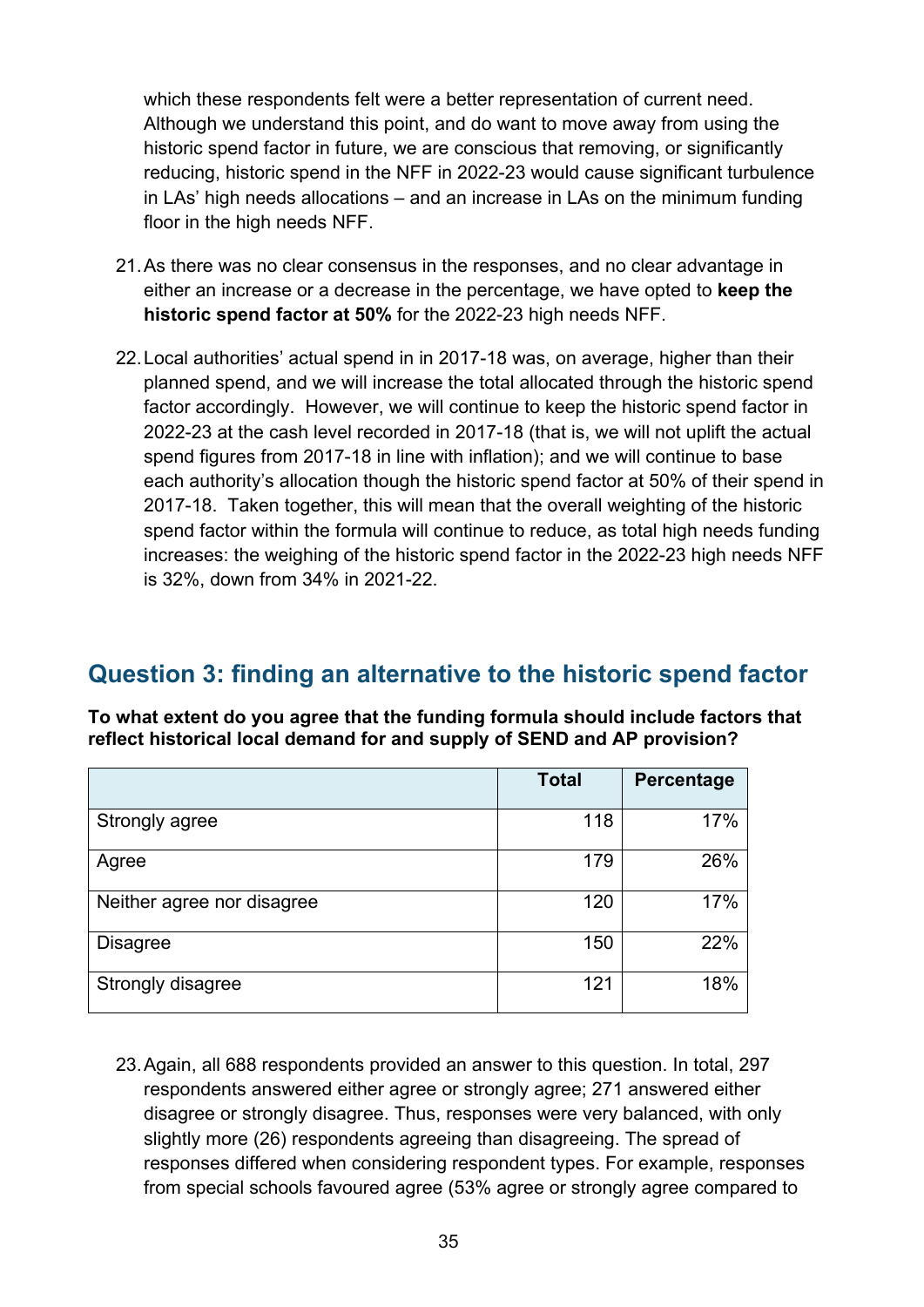30% disagree or strongly disagree) whereas responses from mainstream schools and academies favoured disagree (31% agree or strongly agree compared to 42% disagree or strongly disagree). In most cases the two agree options were more commonly selected than the two disagree options.

- 24.429 respondents provided comments alongside their answer. The 'agree' comments tended to highlight that "numbers can fluctuate from year to year" and that the existence of the historic spend factor provided stability over these fluctuations and a "baseline for needs-led demand". On the contrary, those who disagreed focused on how the factor was "out of date" and argued more or all of a local authority's high needs funding should be passed through the other proxy factors.
- 25.The question also asked respondents if they had potential alternatives to the historic spend factor. Of the 429 responses that included comments for this question, 153 suggested alternatives to the historic spend factor. These alternatives were most commonly population related, for example replacing the historic spend factor with the population factor. A second common suggestion was simply using the other proxy factors in lieu of the historic spend factor. It is worth noting that replacing the current historic spend factor with the other, existing factors in the high needs NFF would have the same effect as simply removing the historic spend factor, and result in the formula having no proxy for the variation in local demand and supply that the historic spend factor currently provides.
- 26.Considering the range of views expressed and suggestions made in this consultation, we have decided **to consider further what options are available and consult again in the next stage of our high needs NFF review**. **Our longer term ambition is to remove the historic spend factor from the formula**, acknowledging that historical levels of spending will become less and less relevant to an authority's current need to spend**.** However, we are not convinced that the historic spend factor can simply be removed without an effective replacement that better reflects local issues and can be kept up to date. Furthermore, it is also important that changes to this factor are taken forward carefully, so as to avoid unmanageable changes to local authority high needs funding allocations. We will therefore give further consideration to the options available and consult on changes before we replace the historic spend factor.

# **Attainment data used in the funding formula**

### **Summary of consultation proposals**

27.Low attainment at the end of key stages 2 and 4 are two of the group of six proxy factors used in the high needs NFF as indicators of SEND. This is because there is a strong association between low attainment and some types of SEND. These low attainment factors are calculated using attainment data for pupils living in a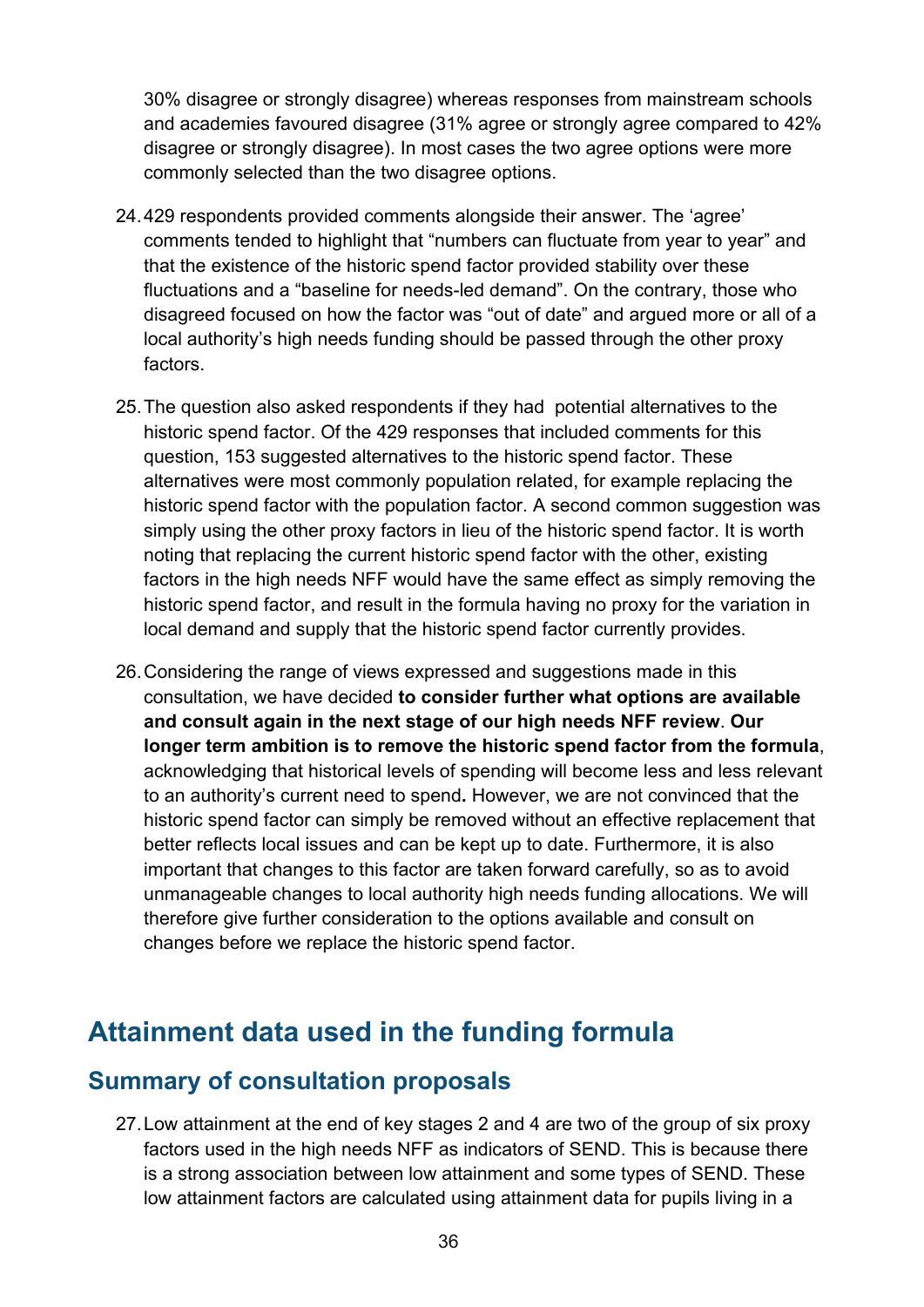local authority over the past 5 years of key stage 2 tests and GCSE exams.

28.Owing to the disruption caused by COVID-19 pandemic, we cannot use data from 2020 in the low attainment factor in the high needs NFF. No national key stage 2 tests took place in summer 2020, and the GCSE exam results for this year will not be appropriate to use for this purpose. Using the same data as in the 2021-22 high needs NFF (2015-2019 exam results) was considered, however this would result in outdated 2015 data being retained in the formula. We therefore proposed updating the formula, in order to remove the 2015 data from the formula but using 2019 data in lieu of the missing 2020 attainment data – essentially double weighting the 2019 attainment data. This proposal mirrors the approach we are taking in the schools NFF. Question 4 in the consultation covered this topic.

## **Response to consultation**

## **Question 4: attainment data used in the funding formula**

**Do you agree with our proposal to update the low attainment factors using data from 2016, and to substitute the most recent 2019 data in place of the missing 2020 attainment data?**

|                                                      | <b>Total</b> | Percentage |
|------------------------------------------------------|--------------|------------|
| Agree                                                | 410          | 60%        |
| Disagree – calculate in the same way as last<br>year | 35           | 5%         |
| Disagree - other                                     | 175          | 25%        |
| Unsure                                               | 68           | 10%        |

- 29.All 688 respondents provided an answer to this question, with a majority agreeing with our proposal to double-weight 2019 attainment data to account for the missing 2020 attainment data. When considering responses from specific types of organisation, all but one group had 'agree' as the most popular response. The only organisation type that did not follow this pattern was national organisations, who favoured the 'disagree – other' option.
- 30.369 of the 688 respondents provided comments on this point. The comments from those who answered agree tended to echo this response, given by multiple respondents from within Kingston-Upon-Hull, stating that they "agree that the most up to date data available should be used, as this more closely links funding with local need".
- 31.A common comment from those answering 'disagree other', was the request to use a 4-year average rather than a 5-year average. Reformulating the high needs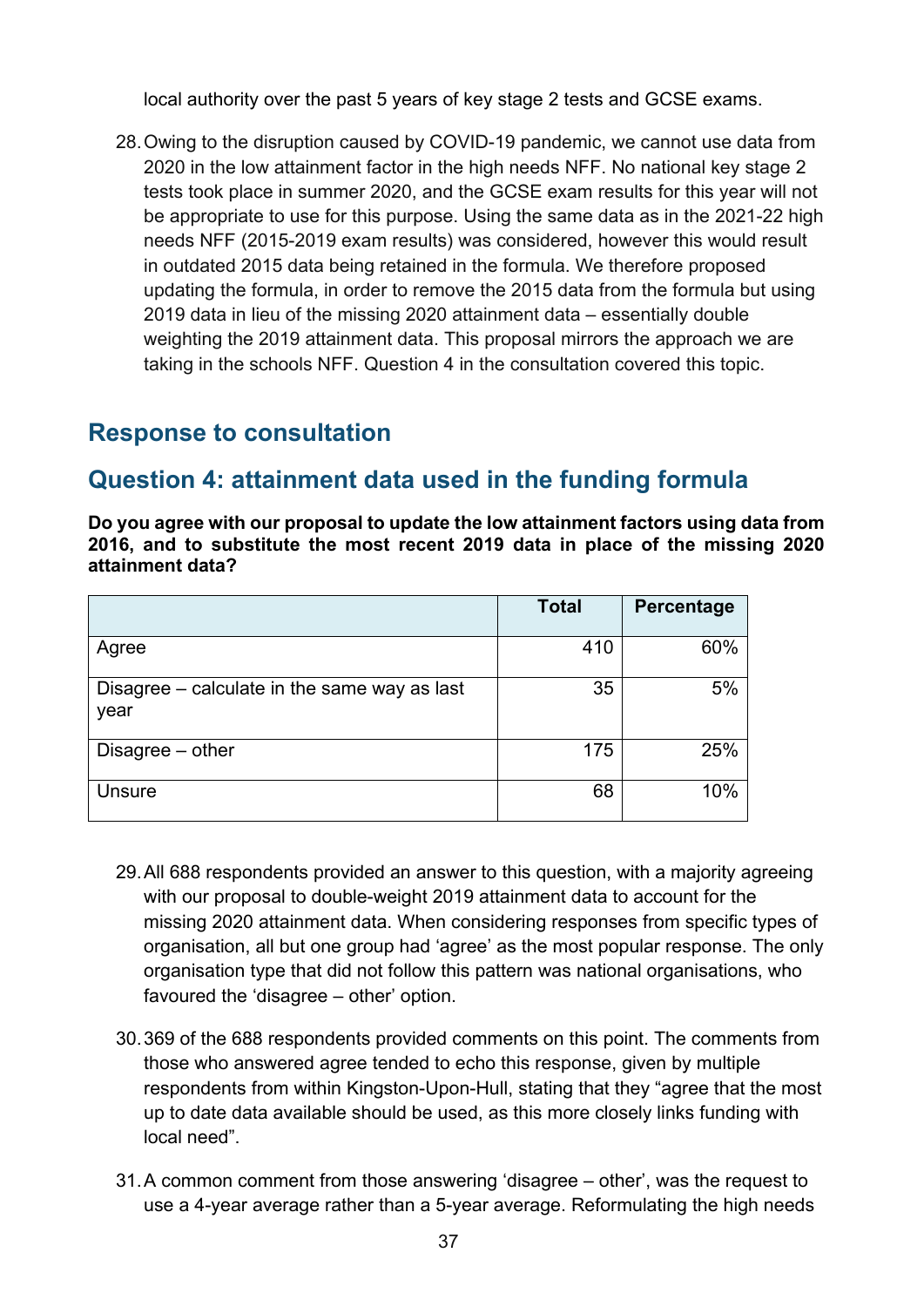NFF to include a 4-year average rather than a 5-year one would reduce the weighting of the more recent data, assuming we would use the 2016-2019 test and exam results. We therefore do not think this is a suitable alternative.

- 32.Since this update will ensure that the data used to calculate the high needs NFF proxies is as up to date as possible, and therefore the best representation of current need, and reflecting the majority of consultation responses, we have decided to **substitute the most recent 2019 data in place of the missing 2020 attainment data**.
- 33.A common concern given in response by those who disagreed, beyond the scope of the question asked in the consultation, was that low attainment is not a good proxy factor for the level of SEN in a local area. The next stage of the high needs NFF review will look at the SEND proxy factors and explore the suitability of current and potential new proxies.

# **Equalities impact assessment**

34.Our initial assessment was that our funding reform proposals may impact positively on children and young people with a disability by improving the local authority level distribution of resources they can access, and so better matching available resources to need. We concluded that there was no evidence to suggest our proposals would have a negative impact, either on those with a disability, or on those young people with other protected characteristics. We requested comments on this point within the high needs NFF consultation.

## **Response to consultation**

#### **Please provide any information that you consider we should take into account in assessing the equalities impact of the proposals for change.**

- 35.We received 235 comments in response to this question. However, many of these were general comments rather than those relating specifically to our proposals.
- 36.After considering all of the comments received in response to this, we have concluded that updating the historic spend factor to actual spend in 2017-18 rather than planned spend in 2017-18, and using 2019 data as a proxy for 2020 data in the low attainment factors, will have no negative impact on children and young people with a disability or with any other protected characteristics. The proposals may impact positively on children and young people with a disability by better matching available resources to need and so improving the local authority level distribution of resources they can access. We have no evidence to suggest there would be a negative impact, either on those with a disability, or on those young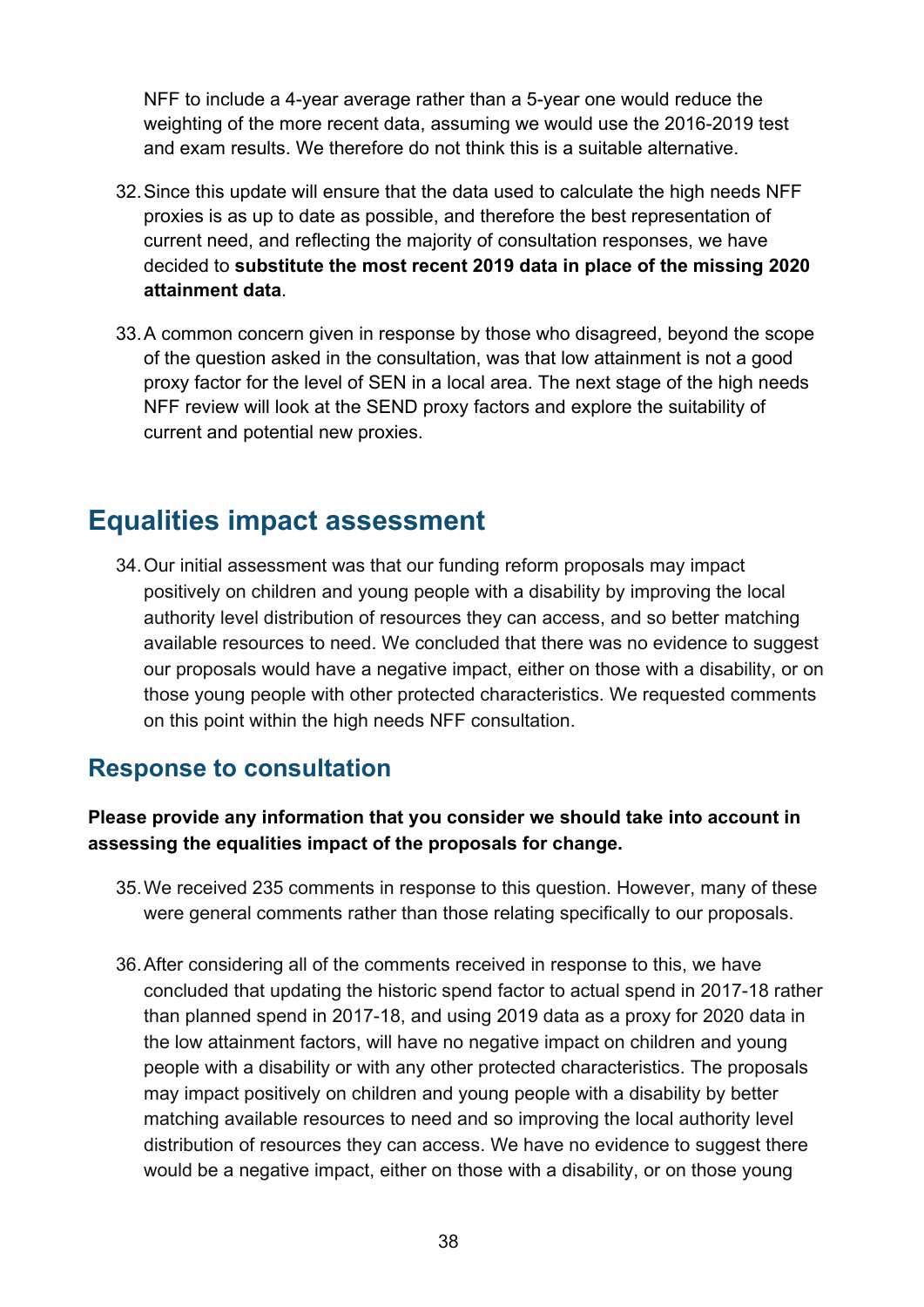people with other protected characteristics. All local authorities will continue to receive significant per head funding increases in 2022-23.